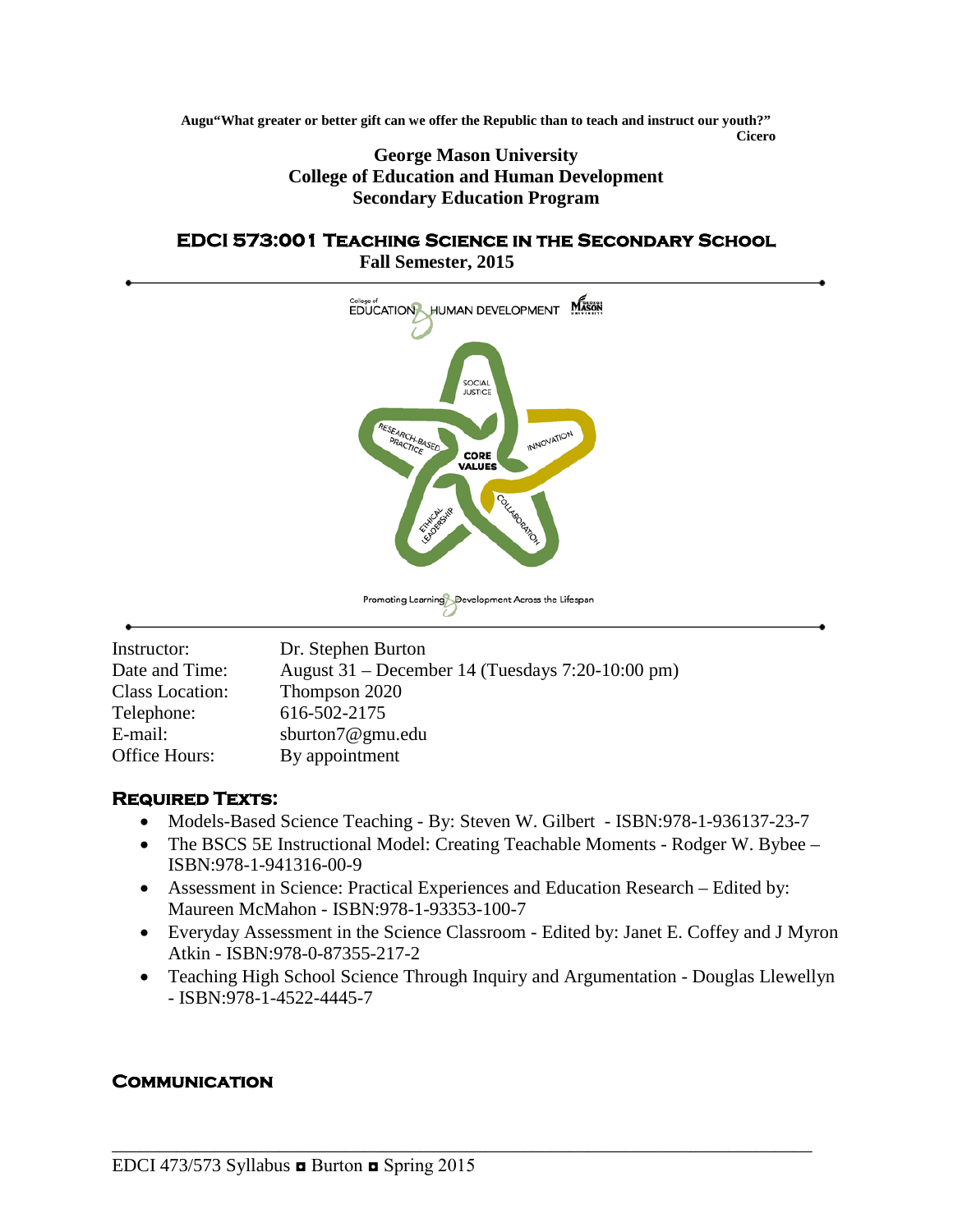If you would like to get in touch with me, email is the best form (sburton7@gmu.edu). During usual circumstances, turnaround time is 24-36 hours. You can also reach me on my cell phone at 616-502-2175. However, please text me first using that phone asking if I can receive a call at that time. If I do not respond right away, then I am unavailable. I will, however, text back later and we can schedule a time to talk on the phone.

## **Course Description**

EDCI 573 is the first course in a two-part sequence of science methods courses for pre-service and provisionally licensed science teachers. The course is designed to build fundamental knowledge of science teaching and learning including standards-based curriculum design and research-based teaching strategies. The course focuses on developing inquiry-based lessons for students to investigate science and assessing student understanding of science and the nature of science. The teachers will plan lessons for students to learn science, implement lessons in a high school classroom, observe students learning, and evaluate their teaching and student outcomes.

Field experience is a required part of this course.

### **Course Materials Online**

We will be using the website<https://sites.google.com/site/educ473573/> for dissemination of information. Materials will be added throughout the semester based upon needs from the course. The Blackboard site, found at [http://mymasonportal.gmu.edu,](http://mymasonportal.gmu.edu/) will be used primarily for submitting assignments and grades. Use the same login as your GMU email for the Blackboard Sites.

## **Field Experience Signup**

The State of Virginia requires a number of hours of field work before you can do your internship. You will acquire 15 of those hours during this class. The university will place you in the field. The website to sign up is [http://cehd.gmu.edu/endorse/ferf.](http://cehd.gmu.edu/endorse/ferf)

## **Nature of Course Delivery**

A variety of teaching strategies will be used to explore the themes of the day. These will largely include face-to-face interactions with the professor and fellow students. All students will continuously analyze and evaluate teaching strategies, as well as science content, processes, and ways of knowing in science.

## **Emergency Procedures**

You are encouraged to sign up for emergency alerts by visiting the website [https://alert.gmu.edu.](https://alert.gmu.edu/) There are emergency posters in each classroom explaining what to do in the event of crises. Further information about emergency procedures exists on <http://www.gmu.edu/service/cert> .

## **Big Ideas In Science Education**

During this semester, we will be focusing on developing as a reflective practitioner of reformed science education practices. In particular we will focus on the following big ideas as a way to frame your understanding of effective science education practices throughout both Science Methods I and Science Methods II.

- Our job is to help them figure out how to be lifelong learners
- The more they figure out answers to tough questions on their own, the more they will trust they can learn on their own
- Science is a process that uses evidence to think critically and explain the natural world
	- o Process leads to the knowledge we currently teach as facts
	- o If students don't experience the process they won't value its ability to explain the natural world – plus they will only see science as a collection of facts
- Know your students  $-$  get into their heads when designing lessons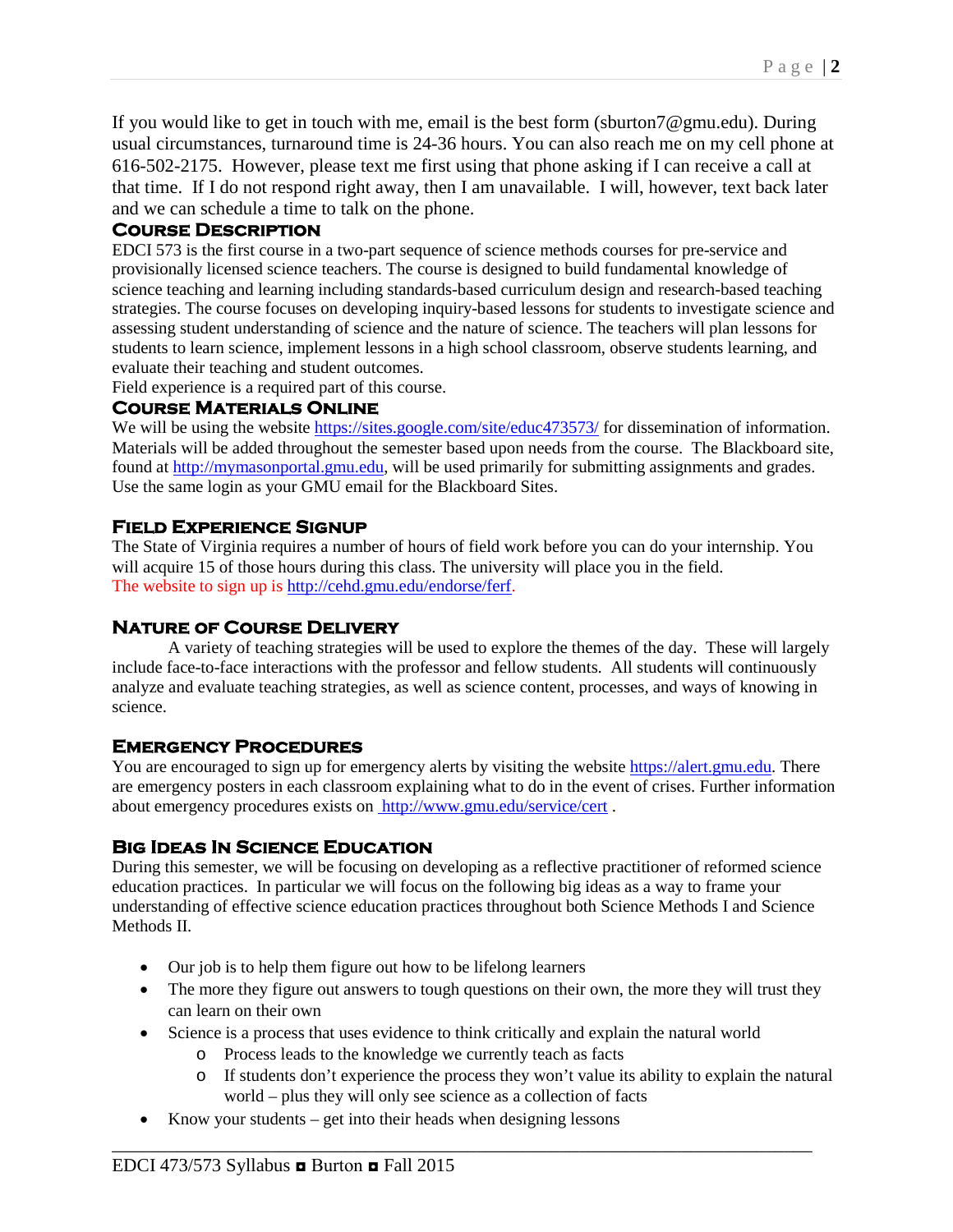- Have a theory of learning it is what should guide your instruction as you develop lessons
- Know what you want your students to be able to do and how you will assess it before you design any unit or lesson
- Measure everything you do against student learning
- You don't have to reinvent the wheel, but do need to customize it based on your objectives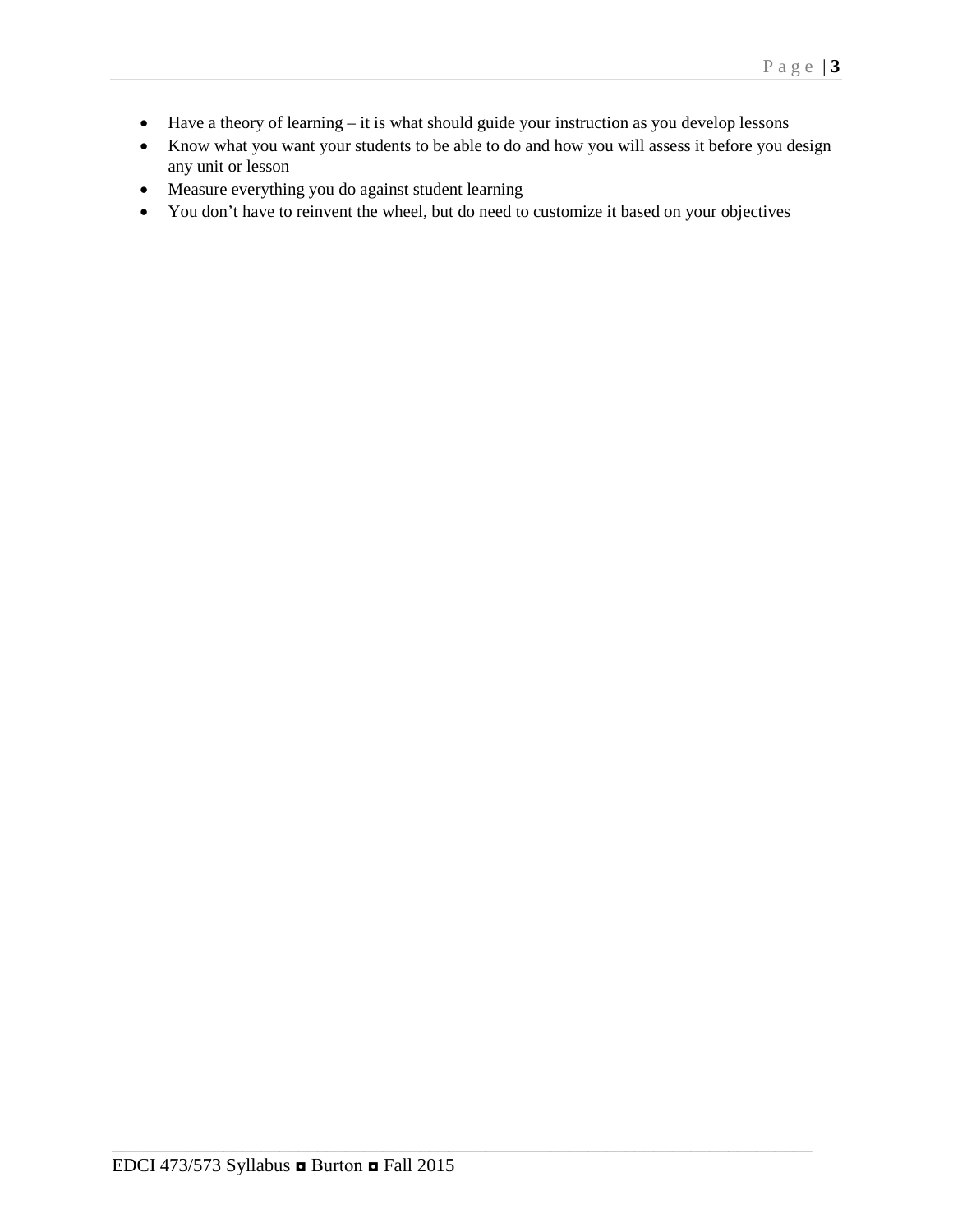## **Learning Goals, Objectives and Assessments (for both Methods I and Methods II)**

Within the big ideas above are more specific goals and objectives (tasks) that you should be able to achieve by the end of the semester and two semester sequence of the Science Methods. Below is a list of the major goals with specific objectives and the assessments that will allow you to show that you have achieved those goals.

| Objective                                                                                                                                                                                    | Assignment                                                                              | Who must do this?                          |
|----------------------------------------------------------------------------------------------------------------------------------------------------------------------------------------------|-----------------------------------------------------------------------------------------|--------------------------------------------|
| Students will be able to explain why a student-centered<br>approach to learning is effective in learning                                                                                     | <b>Research Review</b>                                                                  | Methods I and $II -$<br>Grad Students Only |
| Students will be able to describe their theory of learning,<br>supporting with evidence from the literature                                                                                  | Learning Theory/ Teaching<br>Philosophy                                                 | Methods I and II                           |
| Student will be able to design lessons that clearly reflect<br>their learning theory                                                                                                         | Lessons (Both),<br>Unit Plan (Methods II),<br><b>Microteaching Reflection</b><br>(Both) | Methods I and II                           |
| Students will be able to explain how the 5-E lesson design,<br>the Learning Cycle, and a student-centered learning theory<br>are effective ways to think about learning and lesson<br>design | <b>Reflection Questions</b>                                                             | Methods I and II                           |

#### **Goal: Build a learning theory and see the value in using it for developing and implementing lessons**

#### **Goal: Do science to understand how science is done**

| Objective                                                                                              | Assignment                      | Who must do this? |
|--------------------------------------------------------------------------------------------------------|---------------------------------|-------------------|
| Students will be able to conduct an investigation that<br>results in new scientific knowledge          | Scientific Investigation        | Methods I         |
| Students will be able to explain the epistemic features and<br>unique characteristics (NOS) of science | Nature of Science<br>Assignment | Methods I         |

#### **Goal: Recognize that inquiry learning using scientific practices has inherent risks that should be identified and addressed such that students learn to do science in and ethical and safe manner.**

| Objective                                                                                                                                                                                                                              | Assignment                                | Who must do this? |
|----------------------------------------------------------------------------------------------------------------------------------------------------------------------------------------------------------------------------------------|-------------------------------------------|-------------------|
| Students will be able to explore the web to describe the<br>major safety and ethical concerns associated with<br>conducting science in the classroom                                                                                   | <b>Safety Assignment</b>                  | Methods I         |
| Students will be able to describe means to reduce the<br>potential safety risks involved in conducting scientific<br>investigations in the classroom while not compromising<br>the benefit the students get while conducting inquiries | <b>Safety Assignment</b>                  | Methods I         |
| Students will be able to design lessons and clearly indicate<br>within the lesson: safety concerns, how to reduce them<br>and what to do when accidents happen                                                                         | Lessons (Both),<br>Unit Plan (Methods II) | Methods I and II  |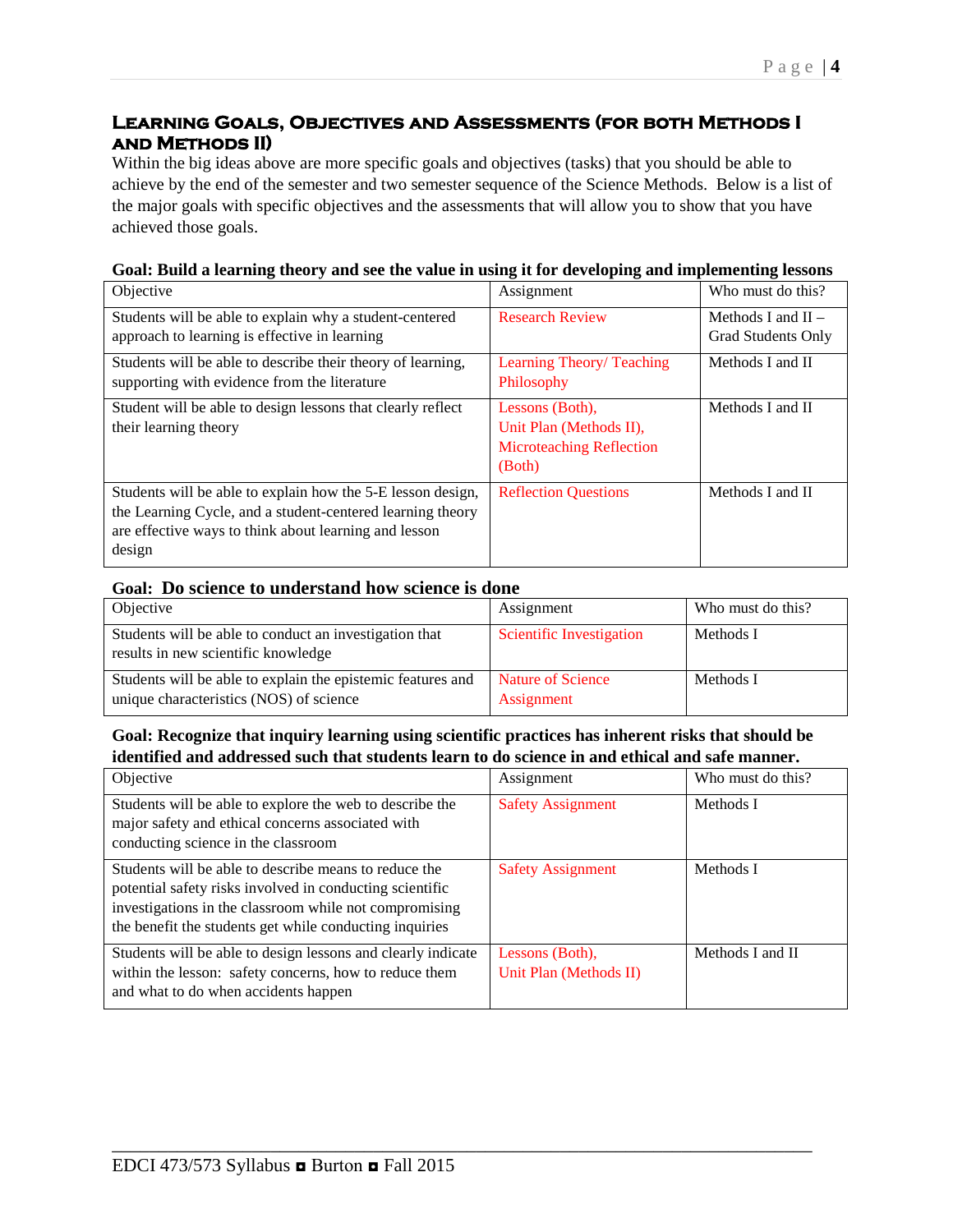#### **Goal: Develop an understanding of how inquiry can develop both scientific thinking and content knowledge**

| Objective                                                                                                                                                   | Assignment                                | Who must do this? |
|-------------------------------------------------------------------------------------------------------------------------------------------------------------|-------------------------------------------|-------------------|
| Students will be able to explain what inquiry in a science<br>class looks like                                                                              | <b>Reflection Questions</b>               | Methods I and II  |
| Student will develop lessons that are inquiry                                                                                                               | Lessons (Both),<br>Unit Plan (Methods II) | Methods I and II  |
| Students will be able to explain Model-Based Inquiry and<br>its potential impact on helping students learn science<br>content and scientific thinking       | <b>Reflection Questions</b>               | Methods I         |
| Students will be able to develop lessons that incorporate<br>Model-Based Inquiry                                                                            | Lessons (Both),<br>Unit Plan (Methods II) | Methods I and II  |
| Students will be able to explain Cognitive Apprenticeships<br>and its potential impact on helping students learn science<br>content and scientific thinking | <b>Reflection Questions</b>               | Methods I and II  |
| Students will be able to develop lessons that incorporate<br>Cognitive Apprenticeships                                                                      | Lessons (Both),<br>Unit Plan (Methods II) | Methods I and II  |

### **Goal: Understand how to develop effective lessons and units with backwards design**

| Objective                                                                                                         | Assignment                                                                              | Who must do this? |
|-------------------------------------------------------------------------------------------------------------------|-----------------------------------------------------------------------------------------|-------------------|
| Student will be able to explain the basic premise and order<br>of backwards                                       | <b>Reflection Questions</b>                                                             | Methods I and II  |
| Students will use the basic organization of backwards<br>design to develop a lesson plan                          | Lessons (Both),<br>Unit Plan (Methods II)                                               | Methods I and II  |
| Students will be able to write measurable objectives                                                              | Lessons (Both),<br>Unit Plan (Methods II)                                               | Methods I and II  |
| Students will be able to describe how teaching activities<br>support student achievement of measurable objectives | Lessons (Both),<br>Unit Plan (Methods II),<br><b>Microteaching Reflection</b><br>(Both) | Methods I and II  |
| Students will be able to describe how assessments evaluate<br>student achievement of the measurable objectives    | Lessons (Both),<br>Unit Plan (Methods II),<br><b>Microteaching Reflection</b><br>(Both) | Methods I and II  |

#### **Goal: Develop skills as reflective practitioners.**

| Objective                                                                                                                                                                          | Assignment                                | Who must do this? |
|------------------------------------------------------------------------------------------------------------------------------------------------------------------------------------|-------------------------------------------|-------------------|
| Students will be able to effectively examine classrooms<br>using their learning theory as a lens and student behavior,<br>engagement, and learning (when possible) as the evidence | <b>Field Experience Paper</b>             | Methods I and II  |
| Students will be able to examine use assessment data to<br>reflect on and improve upon lessons                                                                                     | <b>Microteaching Reflection</b><br>(Both) | Methods I and II  |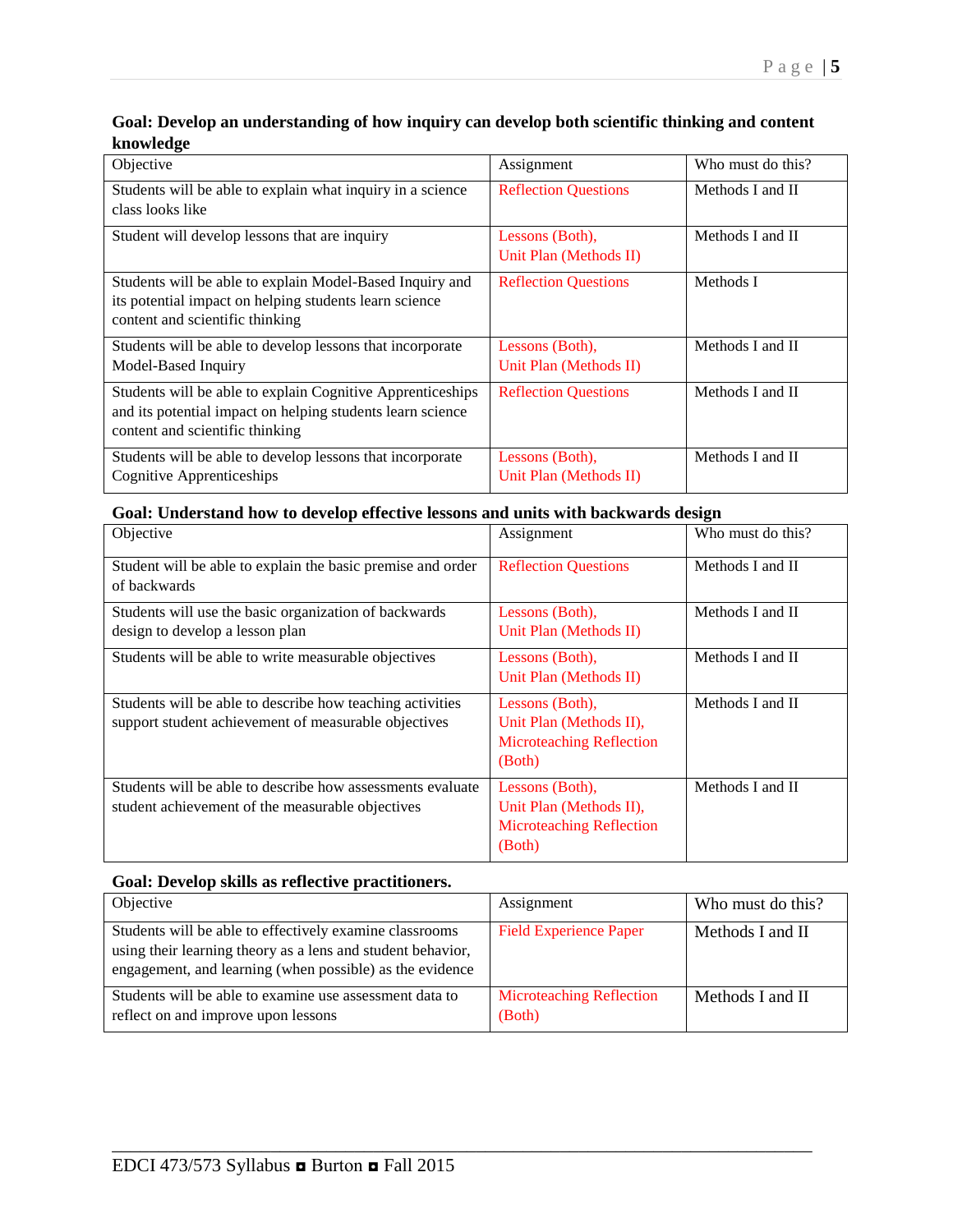#### **Relationship to Program Goals and Professional Organizations**

EDCI 473/573 is the first course in a two-course sequence of science methods courses for students seeking a secondary school teaching license in earth science, biology, chemistry, or physics. The course builds on students' knowledge of their subject matter. The course focuses on the teaching of science as called for by the state and national science standards and as outlined by the National Council for Accreditation of Teacher Education (NCATE), the National Science Teachers Association (NSTA), and the Interstate New Teacher Assessment and Support Consortium (INTASC). EDCI 473/573 builds a repertoire of science teaching and assessment strategies to facilitate student learning.

#### **Professional Association Standards (met through EDCI 473/573)**

The pre-service and provisionally licensed teacher will:

- Build a repertoire of science teaching and assessment strategies by reading, writing, observing, participating in, and reflecting on the teaching and learning of science; RESEARCH-BASED PRACTICE; SPA STANDARDS 1, 3, 5, 6, 8, 10
- Develop strategies to help students become scientifically literate, think critically and creatively, understand the nature of science, and see the importance of science as a way of knowing; ETHICAL LEADERSHIP; INNOVATION; SPA STANDARDS 2, 3, 4
- Plan standards-based (local, state, and national) units of science study including daily lesson plans for students that reflect research in effective science teaching and learning; RESEARCH-BASED PRACTICE; SPA STANDARD 5, 6, 8, 10
- Construct science lessons that include alignment of objectives, activities, and assessments that address the needs of a variety of student populations including English language learner, special needs students, and gifted and talented students; ETHICAL LEADERSHIP; SPA STANDARDS 8, 10
- Learn about science laboratory safety and plan teaching activities that highlight safety; ETHICAL LEADERSHIP; SPA STANDARD 9
- Work collaboratively with peers to teach and discuss science and science teaching. COLLABORATION; SPA STANDARD 10
- Incorporate environmental sustainability into teaching paradigms and into daily life. SOCIAL JUSTICE; SPA STANDARD 4

#### **Grading**

High quality work and participation is expected on all assignments and in class. **Attendance at all classes for the entire class is a course expectation. For each unexcused absence, the course grade**  will be reduced by 5% points. All assignments are graded. Each graded assignment will be assessed using a scoring rubric which will be handed out before the assignment is due. All assignments are due at the beginning of class on the day they are due. Graded assignments that are late will automatically receive a ten percent grade reduction (one full letter grade lower).

#### **Policy on Incompletes**

\_\_\_\_\_\_\_\_\_\_\_\_\_\_\_\_\_\_\_\_\_\_\_\_\_\_\_\_\_\_\_\_\_\_\_\_\_\_\_\_\_\_\_\_\_\_\_\_\_\_\_\_\_\_\_\_\_\_\_\_\_\_\_\_\_\_\_\_\_\_\_\_\_\_\_

**Grading Scale**

 $A = 93-100\%$  $A = 90-92%$  $B+= 88-89%$  $B = 80-87%$  $C = 70-79%$  $F =$ Below 70%

If circumstances warrant, a written request for an incomplete must be provided to the instructor for approval prior to the course final examination date. Requests are accepted at the instructor's discretion, provided your reasons are justified and that 80% of your work has already been completed. Your written request should be regarded as a contract between you and the instructor and must specify the date for completion of work. This date must be at least two weeks prior to the university deadline for changing incompletes to letter grades.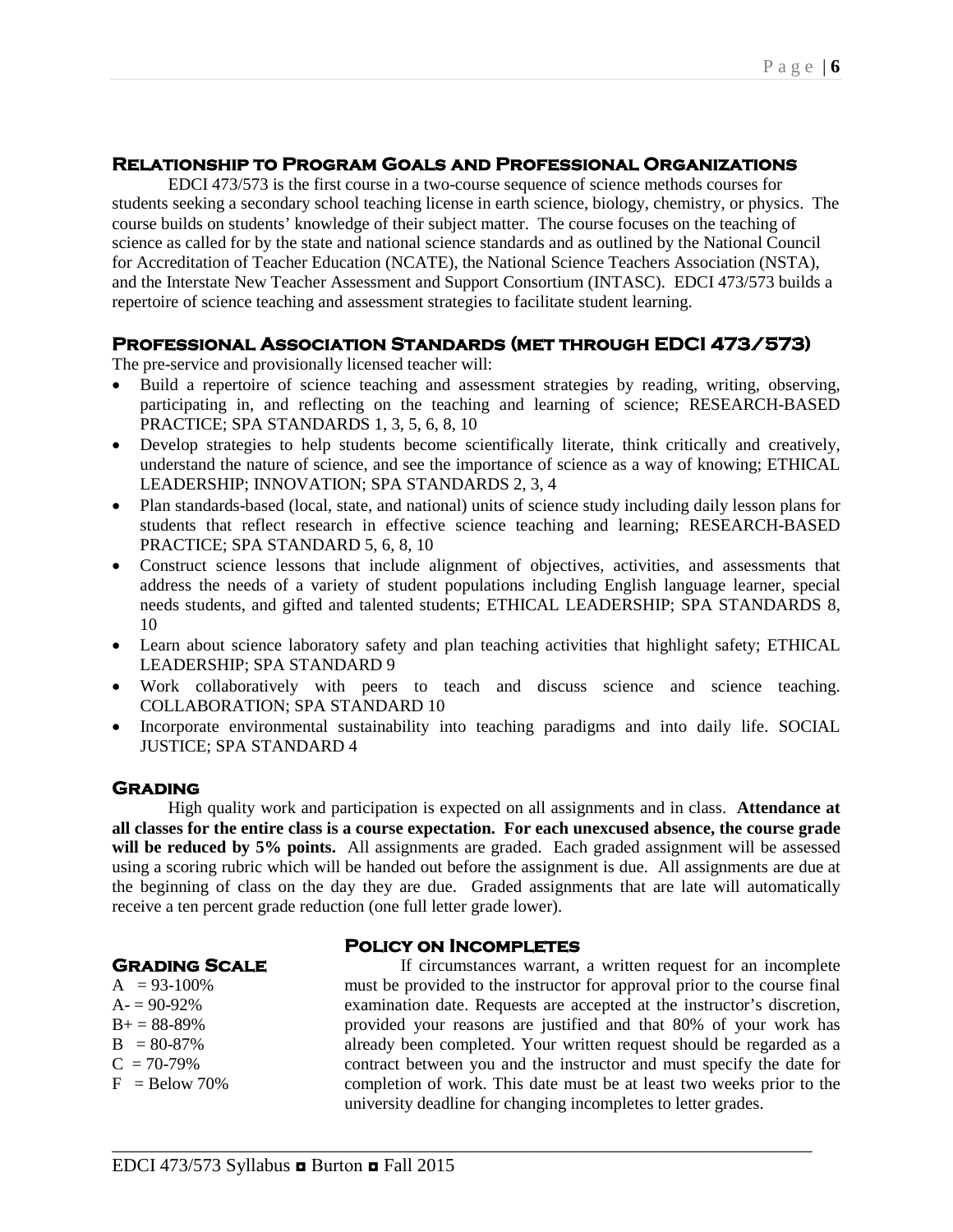## **Assignments**

Science education research shows that frequent assessment of small amounts of material is most effective for learning science. Therefore, in this class formal and informal assessment will be continuously provided on assignments and class activities. Assessment is used as a tool for information that informs both learning and teaching, so this two-way communication loop is necessary for optimal learning.

| Assessments                               | EDCI <sub>473</sub> | <b>EDCI 573</b> | Due Date    |
|-------------------------------------------|---------------------|-----------------|-------------|
| Learning Theory/Teaching Philosophy       | 5                   | 4               | October 5   |
| <b>Lesson Critique</b>                    | 4                   | 3               | October 12  |
| Science Investigation                     | 10                  | 10              | October 19  |
| <b>Safety Assignment (PBA)</b>            | 10                  | 10              | October 26  |
| <b>Nature of Science Assignment (PBA)</b> | 10                  | 10              | November 2  |
| <b>Lesson Revision</b>                    | 9                   | 8               | November 9  |
| <b>Research Review</b>                    | <b>NA</b>           | 5               | November 23 |
| Original Lesson                           | 16                  | 15              | November 30 |
| Microteaching Reflection                  | 6                   | 5               | December 14 |
| <b>Field Experience Paper</b>             | 10                  | 10              | December 14 |
| <b>Reflection Questions</b>               | 10                  | 10              | Varied      |
| Professionalism                           | 10                  | 10              | Varied      |
| <b>Total Points</b>                       | <b>100</b>          | <b>100</b>      |             |

## **Performance-Based Assessments (PBA) and Task Stream**

In this course, there are two performance based assessments required. These are the Nature of Science Assignment and the Safety Assignment. Every student registered for any Secondary Education course with a required performance-based assessment (will be designated as such in the syllabus) is required to submit these assessments to TaskStream (regardless of whether a course is an elective, a onetime course or part of an undergraduate minor.) Evaluation of your performance-based assessment will also be provided using TaskStream. Failure to submit the assessment to TaskStream will result in a the course instructor reporting the course grade as Incomplete(IN). Unless this grade is changed upon completion of the required TaskStream submission, the IN will convert to an F nine weeks into the following semester.

## Professionalism

Learning depends on the active engagement of the participant and frequent checking by the instructor as to the progress of the learner. Smaller assignments will be given as necessary in class in order to inform your learning and my teaching. Your participation in these assignments is essential to valuable class discussions and will help to "chunk" the large assignments into smaller, more attainable learning goal. Your classmates depend on your comments to extend their learning. Attendance for each class is necessary – please contact the professor BEFORE any absence.

See *Graduate School of Education Dispositions for A Career Educator* section below and follow the instructions to sign the form stating you will behave professionally during this course. You cannot earn the points for professionalism UNTIL you have completed and signed the form. Attendance is an important component of professionalism to consider as well. Learning depends on the active engagement of the participant and frequent checking by the instructor as to the progress of the learner. Smaller assignments will be given as necessary in class in order to inform your learning and my teaching. Your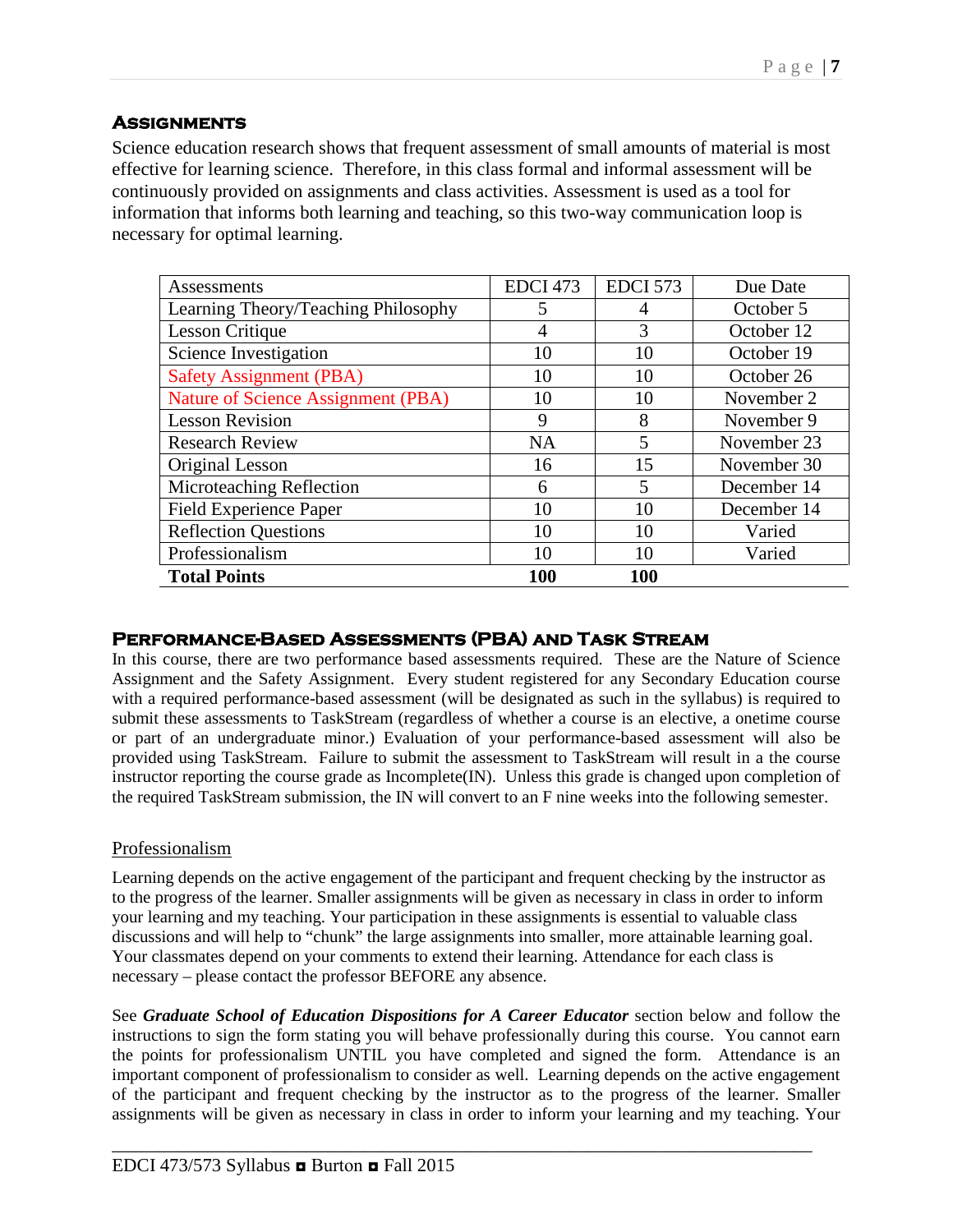participation in these assignments is essential to valuable class discussions and will help to "chunk" the large assignments into smaller, more attainable learning goal. Your classmates depend on your comments to extend their learning. Attendance for each class is necessary – please contact the professor BEFORE any absence. **Attendance at all classes for the entire class is a course expectation. For each unexcused absence, the course grade will be reduced by 5% points.**

# **Tentative Calendar (subject to change based on student needs):**

| <b>DATE</b>      | <b>TOPIC</b>                                                             |
|------------------|--------------------------------------------------------------------------|
| Aug 31           | What is learning? What is important for students to learn?               |
|                  | Introduction to scientific investigation and NOS                         |
| Sept 7           | <b>Science Lesson</b>                                                    |
|                  | Teaching with Inquiry                                                    |
| Sept 14          | Science Lesson                                                           |
|                  | How students learn science? What are big ideas? What are misconceptions? |
| Sept 21          | <b>Science Lesson</b>                                                    |
|                  | <b>Revisiting Learning Model</b>                                         |
|                  |                                                                          |
| Sept 28          | <b>Science Lesson</b>                                                    |
|                  | Constructivism, big ideas and backwards design, writing objectives       |
| Oct 5            | <b>Science Lesson</b>                                                    |
|                  | Lesson Planning - 5-E, Learning Cycle                                    |
| Oct 12           | <b>Columbus Day Recess</b>                                               |
| Oct 19           | <b>Lesson Revision</b>                                                   |
| Oct 26           | <b>ONLINE SAFETY ASSIGNMENT</b>                                          |
| Nov <sub>2</sub> | Reflecting on Safety                                                     |
|                  | <b>Lesson Revision</b>                                                   |
| Nov <sub>9</sub> | Reflection - Exploring assessment data and lesson design                 |
| <b>Nov 16</b>    | <b>Planning Original Lesson</b>                                          |
| <b>Nov 23</b>    | <b>Planning Original Lesson</b>                                          |
| <b>Nov 30</b>    | Micro-teaching                                                           |
| Dec 7            | Micro-Teaching                                                           |
| <b>Dec 14</b>    | NO CLASS - FIELD EXPERIENCE PAPER AND MICROTEACHING REFLECTION           |
|                  | <b>DUE</b>                                                               |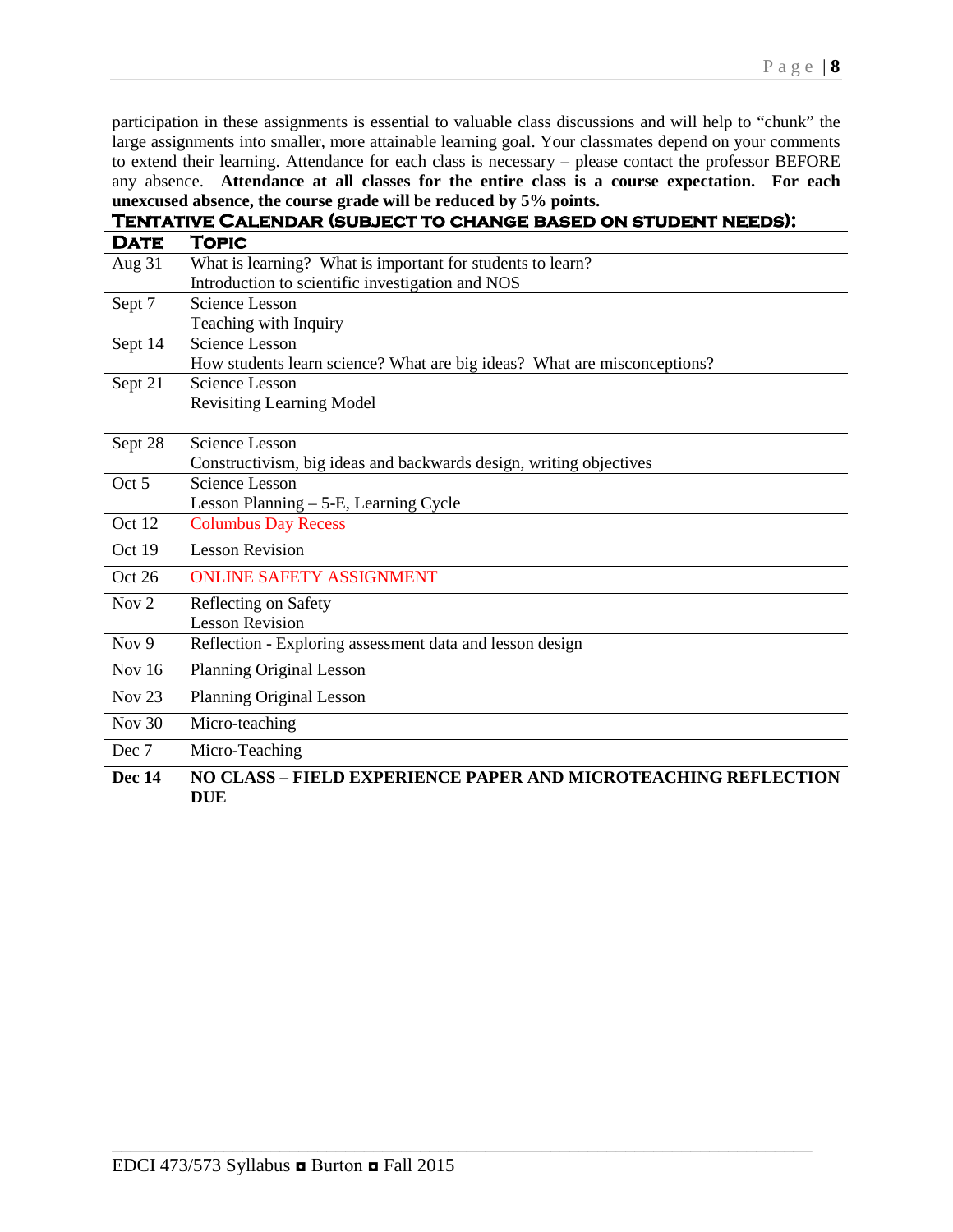## **Online Resources**

- Achieve, Inc. on behalf of the twenty-six states and partners that collaborated on the NGSS (2013). Next Generation Science Standards (2013). Achieve, Inc. Available online at <http://www.nextgenscience.org/next-generation-science-standards>
- Commonwealth of Virginia (2010). *Standards of Learning for Virginia Public Schools.* Richmond, Virginia. Retrieved on August 14, 2011 from<http://www.doe.virginia.gov/testing/index.shtml>
- Commonwealth of Virginia (2003). *Science Standards of Curriculum Framework Guides.* Retrieved on August 14, 2007 from [http://www.pen.k12.va.us/VDOE/Instruction/sol.html#science.](http://www.pen.k12.va.us/VDOE/Instruction/sol.html%23science)
- National Research Council (1996). *National science education standards*. Washington, DC: National Academy Press. Available online at [http://www.nap.edu/openbook.php?record\\_id=4962](http://www.nap.edu/openbook.php?record_id=4962)
- National Science Teachers' Association. *Science Class* newsletter. Retrieved on August 14, 2007 from [http://www.nsta.org/publications/enewsletters.aspx.](http://www.nsta.org/publications/enewsletters.aspx)
- American Association for the Advancement of Science (1993). *Benchmarks for Science Literacy*. Retrieved on August 14, 2007 from [http://www.project2061.org/tools/benchol/bolframe.htm.](http://www.project2061.org/tools/benchol/bolframe.htm)
- McComas, W. F. (1998). *The principle elements of the nature of science: Dispelling the myths.*  Retrieved on August 14, 2007 from [http://coehp.uark.edu/pase/TheMythsOfScience.pdf.](http://coehp.uark.edu/pase/TheMythsOfScience.pdf)
- Peters, E. E. (2006). *Why is teaching the nature of science so important?* Retrieved on August 14, 2007 from [http://www.vast.org/content/File/v1n1/linkedwhole.pdf.](http://www.vast.org/content/File/v1n1/linkedwhole.pdf)
- American Chemical Society (2007). *Educators & Students page.* Retrieved on August 14, 2007 from [http://www.chemistry.org/portal/a/c/s/1/educatorsandstudents.html.](http://www.chemistry.org/portal/a/c/s/1/educatorsandstudents.html)
- American Chemical Society (2003). *Safety in Academic Chemistry Laboratories Accident Prevention for Faculty and Administrators*. (800 227-5558) Free single copies or online: [http://membership.acs.org/c/ccs/pubs/sacl\\_faculty.pdf](http://membership.acs.org/c/ccs/pubs/sacl_faculty.pdf)
- U.S. Government Printing Office (2007). *Code of Federal Regulations.* Retrieved on August 14, 2007 from [http://www.gpoaccess.gov/cfr/index.html.](http://www.gpoaccess.gov/cfr/index.html)
- U.S. Department of Labor (2007). *Occupational Health and Safety Administration.* Retrieved on August 14, 2007 from [http://www.osha.gov/.](http://www.osha.gov/)
- American National Standards Institute (2007). *American National Standards Institute Homepage.*  Retrieved on August 14, 2007 from [http://www.ansi.org/.](http://www.ansi.org/)
- Maryland Public Schools (2007). *Legal Aspects of Laboratory Safety.* Retrieved on August 14, 2007 from [http://mdk12.org/instruction/curriculum/science/safety/legal.html.](http://mdk12.org/instruction/curriculum/science/safety/legal.html)

Other articles/handouts will be distributed in class or posted on-line at the course website. (Your GMU email address is required for communication with the course instructor and for using Blackboard!) **Other Resources** 

Barnekow, D. J. (1998). *Graphic organizers for science.* Portland, ME: J. Weston Walsh.

Bybee, R.W., Powell, J.C., & Trowbridge, L.W. (2008). *Teaching secondary school science: Strategies for developing scientific literacy.* Upper Saddle River, NJ: Pearson.

- Cothron, J. H., Giese, R. N., Rezba, R. J. (2005). *Students and Research*. Dubuque, Iowa: Kendall/Hunt.
- Hassard, J. (2005). *The art of teaching science: Inquiry and innovation in middle school and high school.* New York: Oxford University Press.
- Johnson, D. W. & Johnson R. T. (1999). *Learning together and alone: Cooperative, competitive, and individualistic learning.* Boston: Allyn and Bacon.

Kagan, S. (1994). *Cooperative Learning.* San Clemente, CA: Resources for Teachers, Inc.

Keely, P., Eberle, F., & Farrin, L. (2005). *Uncovering student ideas in science: 25 formative assessment probes.* Arlington, VA: National Science Teacher Association Press.

Llewellyn, D. (2002). *Inquire within: Implementing inquiry-based science standards.* Thousand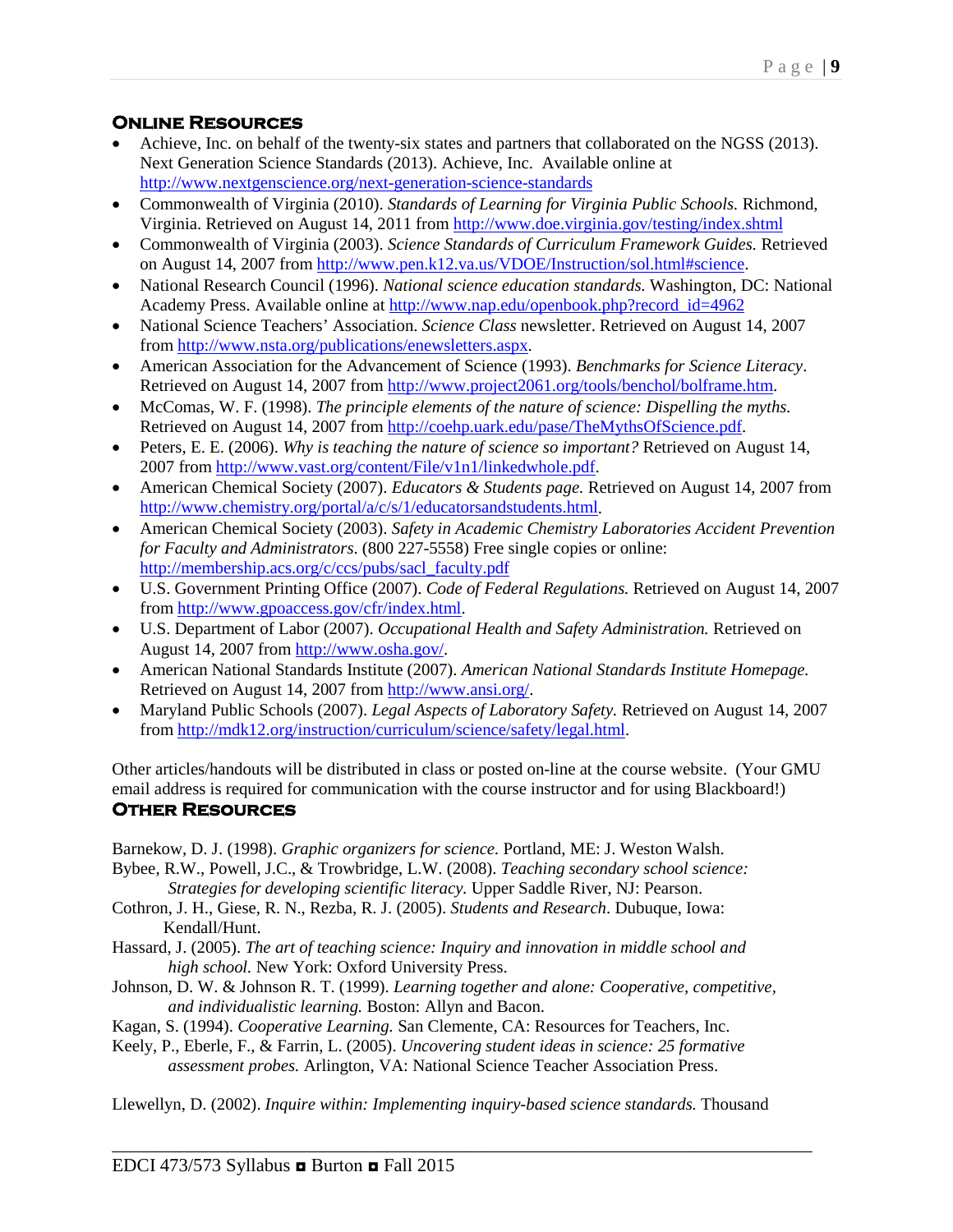Oaks, CA: Corwin Press.

- McComas 2008. Proposal for core nature of science content in popular books on the history and philosophy of science: lessons for science education. In Lee, Y.J. & Tan, A.L. (Eds.) *Science education at the nexus of theory and practice.* Rotterdam: Sense Publishers.
- National Resource Council. (2005). *How Students Learn: Science in the Classroom.* Committee on *How People Learn,* A Targeted Report for Teachers, M.S. Donovan and J.D. Bransford, Editors. Division of Behavioral and Social Science and Education. Washington, DC: The National Academies Press.

Slavin, R. E. (1995). *Cooperative learning.* Boston: Allyn and Bacon.

- Tomlinson, C. A. (1999). *The differentiated classroom: Responding to the needs of all learners.*  Alexandria, VA: Association for Supervision and Curriculum Development.
- Wiggins, G. & McTighe, J. (1998). *Understanding by design.* Alexandria, VA: Association for Supervision and Curriculum Development.

## ATTACHED ARE TWO PERFORMANCE BASED ASSESSMENTS REQUIRED FOR NCATE/NSTA ACCREDITATION.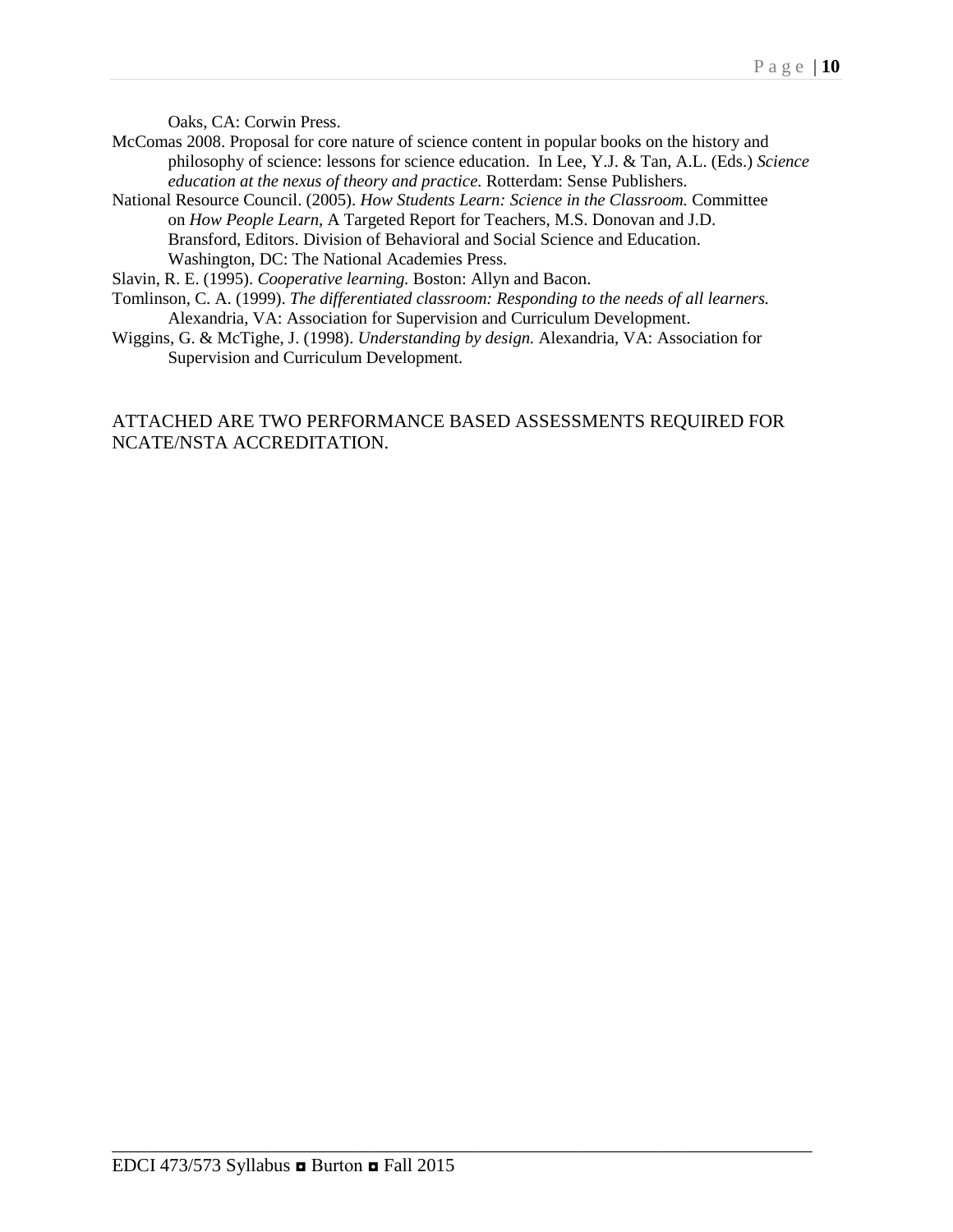## **PERFORMANCE BASED ASSESSMENT 1**

### NATURE OF SCIENCE AND SCIENTIFIC INQUIRY ASSIGNMENT

During the early part of the semester, you will be engaged in doing a scientific investigation. Provide a written reflection highlighting how your experience has assisted you in addressing the 9 core nature of science ideas (see table below). Further, describe in relative detail how you developed and used at least 10 of the science process skills (see table below). Finally, explain whether you feel that you might apply scientific inquiry in your classroom to teach a science concept.

## NATURE OF SCIENCE (Derived from McComas 2008\*)

- 1. Science cannot answer all questions
- 2. Science employs multiple methods and types of reasoning that share many common factors, habits of mind and norms
- 3. Science produces, demands, and relies on empirical evidence
- 4. Scientific knowledge is tentative, durable, and self-correcting
- 5. Laws and theories are related but distinct kinds of scientific knowledge and play central roles
- 6. Science is a creative endeavor
- 7. Social, historical and cultural factors play a role in the construction of scientific knowledge
- 8. Science and technology are not the same but impact one another
- 9. Science has a subjective element

### SCIENCE PROCESS SKILLS

- Classification describes patterns in nature and is a human construct
- Measurement standardized and reproducible way of collecting empirical evidence
- Observation description of the natural world intended to be free from interpretation
- Analysis interpreting empirical evidence
- Synthesis
- Using hypotheses to make predictions
- Generating falsifiable questions
- Finding appropriate resources/information/data to evaluate questions
- Generating falsifiable hypotheses
- Using models as a way to examine phenomena
- Identifying patterns
- Generating investigations and ability troubleshoot
- Dissemination of knowledge
- Generating inferences

\*McComas 2008. Proposal for core nature of science content in popular books on the history and philosophy of science: lessons for science education. In Lee, Y.J. & Tan, A.L. (Eds.) *Science education at the nexus of theory and practice.* Rotterdam: Sense Publishers.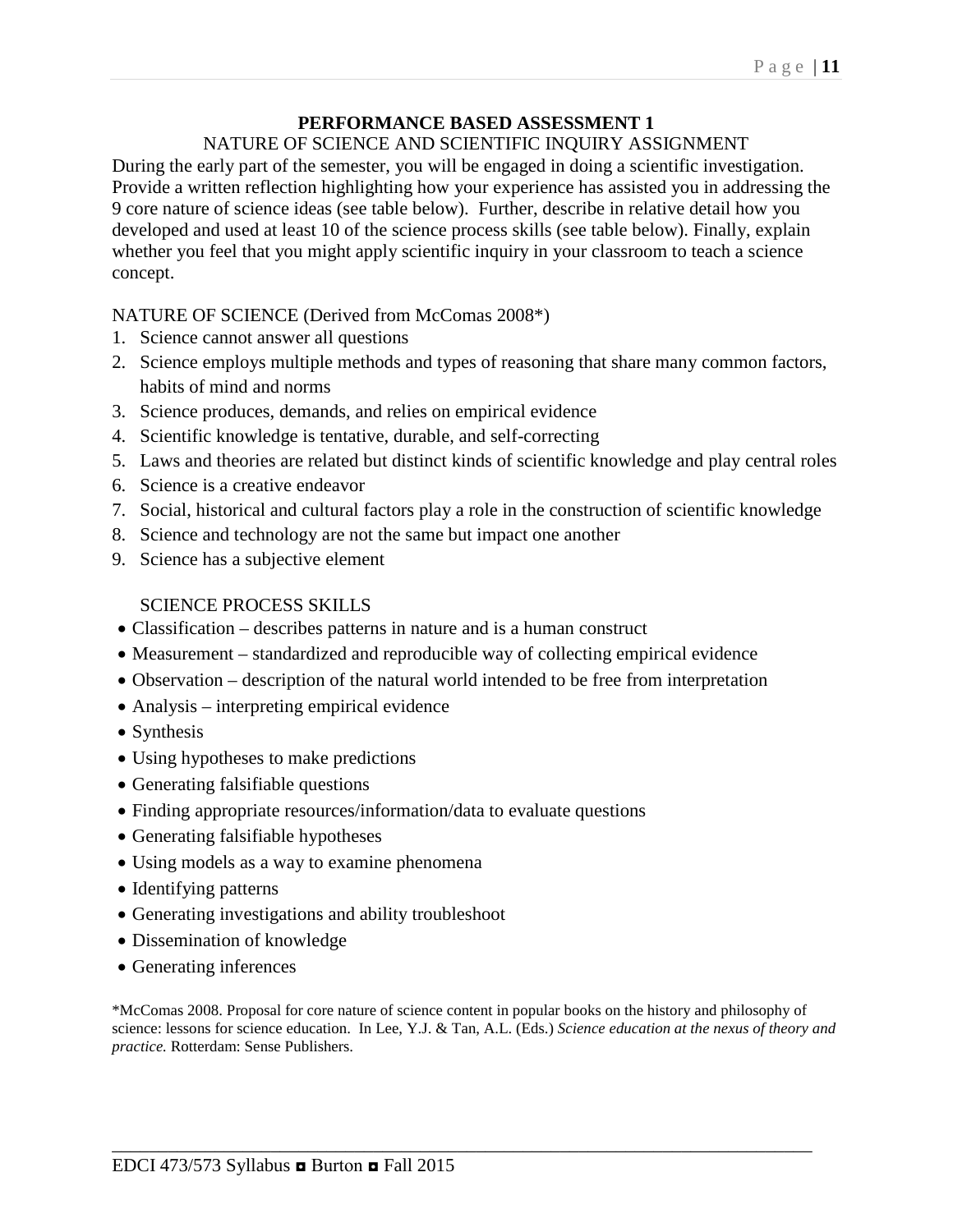| Standard          | Unsatisfactory      | Acceptable         | Target             | Accomplished       |
|-------------------|---------------------|--------------------|--------------------|--------------------|
| $1d -$            | Product submitted   | Product provided   | Product provided   | Product provided   |
| Understand        | is not an example   | is a classroom     | is a classroom     | is an independent  |
| research and      | of scientific       | assignment in      | assignment in      | investigation in   |
| can               | inquiry             | which candidate    | which candidate    | which the          |
| successfully      |                     | was given the      | is given a         | candidate          |
| design,           |                     | question and       | question but       | identifies the     |
| conduct,          |                     | methods for        | designed and       | question, designs  |
| report and        |                     | investigating the  | implemented the    | and implements     |
| evaluate          |                     | question but       | methods for        | the methods for    |
| investigations    |                     | candidate          | investigating the  | investigating the  |
| in science        |                     | conducts the       | question as well   | questions and      |
|                   |                     | investigation and  | as reports on the  | reports the        |
|                   |                     | reports on the     | findings.          | findings.          |
|                   |                     | findings.          |                    |                    |
| Standard          | Unsatisfactory      | Acceptable         | Target             | Accomplished       |
| $1e -$            | Product has         | Product provided   | Product provided   | Product provided   |
| Understand        | inappropriate or    | is a classroom     | is a classroom     | is an independent  |
| and can           | no examples of      | assignment that    | assignment that    | investigation in   |
| successfully      | mathematics used    | appropriately uses | appropriately uses | which the          |
| use               | to address report   | mathematics to     | mathematics to     | candidate          |
| mathematics       | their investigation | report their       | report their       | identifies the     |
| to process        | or solve problems.  | investigation or   | investigation or   | question, designs  |
| and report        |                     | solve problems     | solve problems     | and implements     |
| data, and         |                     | but the            | and the            | the methods for    |
| solve             |                     | procedures were    | procedures were    | investigating the  |
| problems, in      |                     | largely defined by | largely            | questions and      |
| their field $(s)$ |                     | the instructor.    | determined by the  | reports the        |
| of licensure.     |                     |                    | candidate.         | findings. In the   |
|                   |                     |                    |                    | reporting the      |
|                   |                     |                    |                    | candidate          |
|                   |                     |                    |                    | appropriately uses |
|                   |                     |                    |                    | mathematics to     |
|                   |                     |                    |                    | report their       |
|                   |                     |                    |                    | investigation or   |
|                   |                     |                    |                    | solve problems.    |
|                   |                     |                    |                    |                    |
|                   |                     |                    |                    |                    |
|                   |                     |                    |                    |                    |
|                   |                     |                    |                    |                    |
|                   |                     |                    |                    |                    |
|                   |                     |                    |                    |                    |
|                   |                     |                    |                    |                    |
|                   |                     |                    |                    |                    |
|                   |                     |                    |                    |                    |
|                   |                     |                    |                    |                    |

## NATURE OF SCIENCE ASSIGNMENT RUBRIC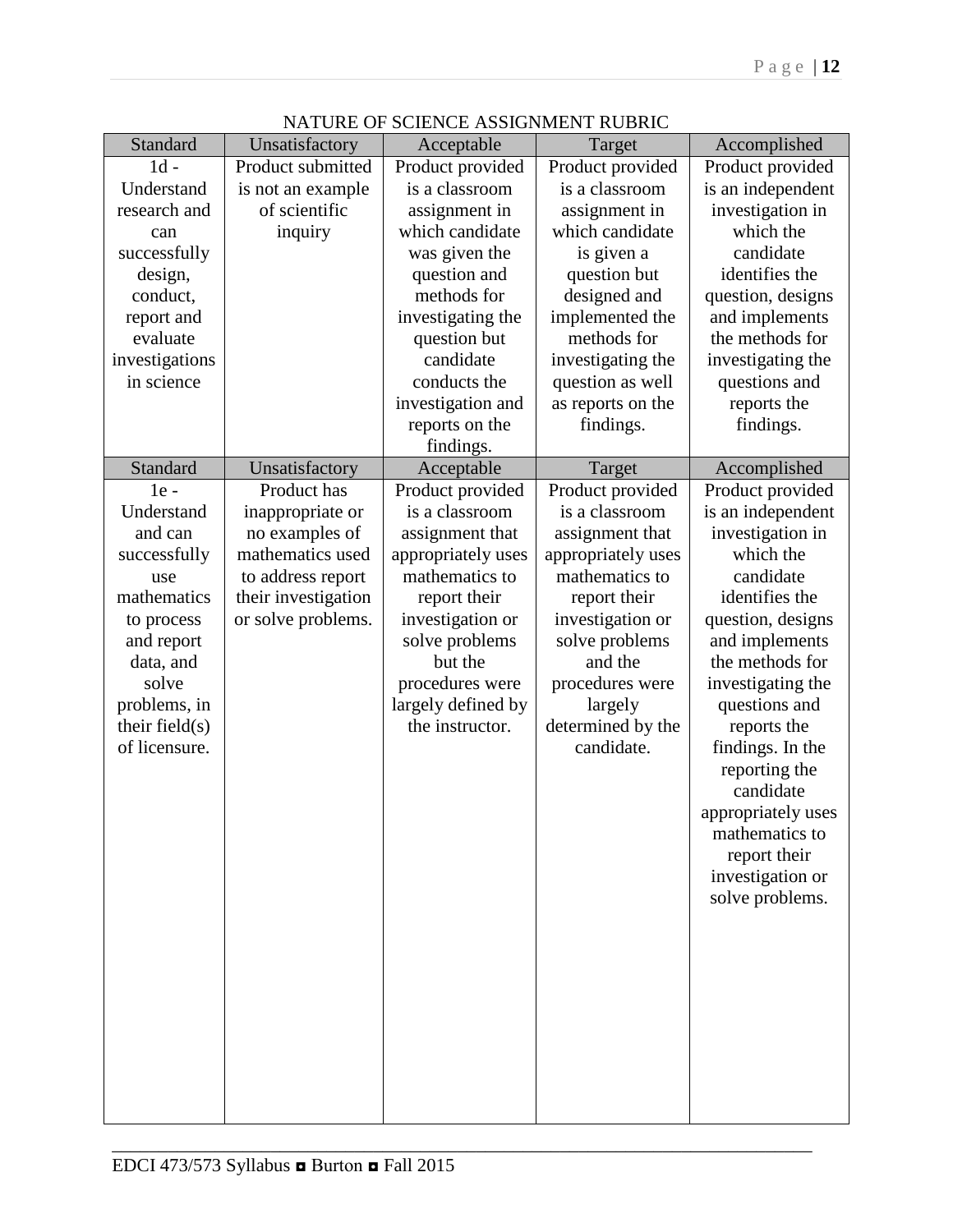| Standard      | Unsatisfactory      | Acceptable         | Target             | Accomplished         |
|---------------|---------------------|--------------------|--------------------|----------------------|
| $2b -$        | Candidate cannot    | Candidate can      | Candidate can      | Candidate can        |
| Understand    | explain any of the  | explain all of the | fully explain all  | fully explain all of |
| the           | following           | following          | of the following   | the following        |
| philosophical | characteristics of  | characteristics of | characteristics of | characteristics of   |
| tenets,       | the nature of       | the nature of      | the nature of      | the nature of        |
| assumptions,  | science:            | science in a       | science way BUT    | science way AND      |
| goals, and    | 1. Science cannot   | superficial way:   | DO NOT connect     | connects them to     |
| values that   | answer all          | 1. Science cannot  | them to their      | their research       |
| distinguish   | questions.          | answer all         | research product:  | product:             |
| science from  | 2. Science          | questions.         | 1. Science cannot  | 1. Science cannot    |
| technology    | produces,           | 2. Science         | answer all         | answer all           |
| and from      | demands, and        | produces,          | questions.         | questions.           |
| other ways of | relies on empirical | demands, and       | 2. Science         | 2. Science           |
| knowing the   | evidence.           | relies on          | produces,          | produces,            |
| world;        | 3. Science and      | empirical          | demands, and       | demands, and         |
|               | technology are not  | evidence.          | relies on          | relies on empirical  |
|               | the same but        | 3. Science and     | empirical          | evidence.            |
|               | impact one          | technology are     | evidence.          | 3. Science and       |
|               | another.            | not the same but   | 3. Science and     | technology are not   |
|               |                     | impact one         | technology are     | the same but         |
|               |                     | another.           | not the same but   | impact one           |
|               |                     |                    | impact one         | another.             |
|               |                     |                    | another.           |                      |
|               |                     |                    |                    |                      |
|               |                     |                    |                    |                      |
|               |                     |                    |                    |                      |
|               |                     |                    |                    |                      |
|               |                     |                    |                    |                      |
|               |                     |                    |                    |                      |
|               |                     |                    |                    |                      |
|               |                     |                    |                    |                      |
|               |                     |                    |                    |                      |
|               |                     |                    |                    |                      |
|               |                     |                    |                    |                      |
|               |                     |                    |                    |                      |
|               |                     |                    |                    |                      |
|               |                     |                    |                    |                      |
|               |                     |                    |                    |                      |
|               |                     |                    |                    |                      |
|               |                     |                    |                    |                      |
|               |                     |                    |                    |                      |
|               |                     |                    |                    |                      |
|               |                     |                    |                    |                      |
|               |                     |                    |                    |                      |
|               |                     |                    |                    |                      |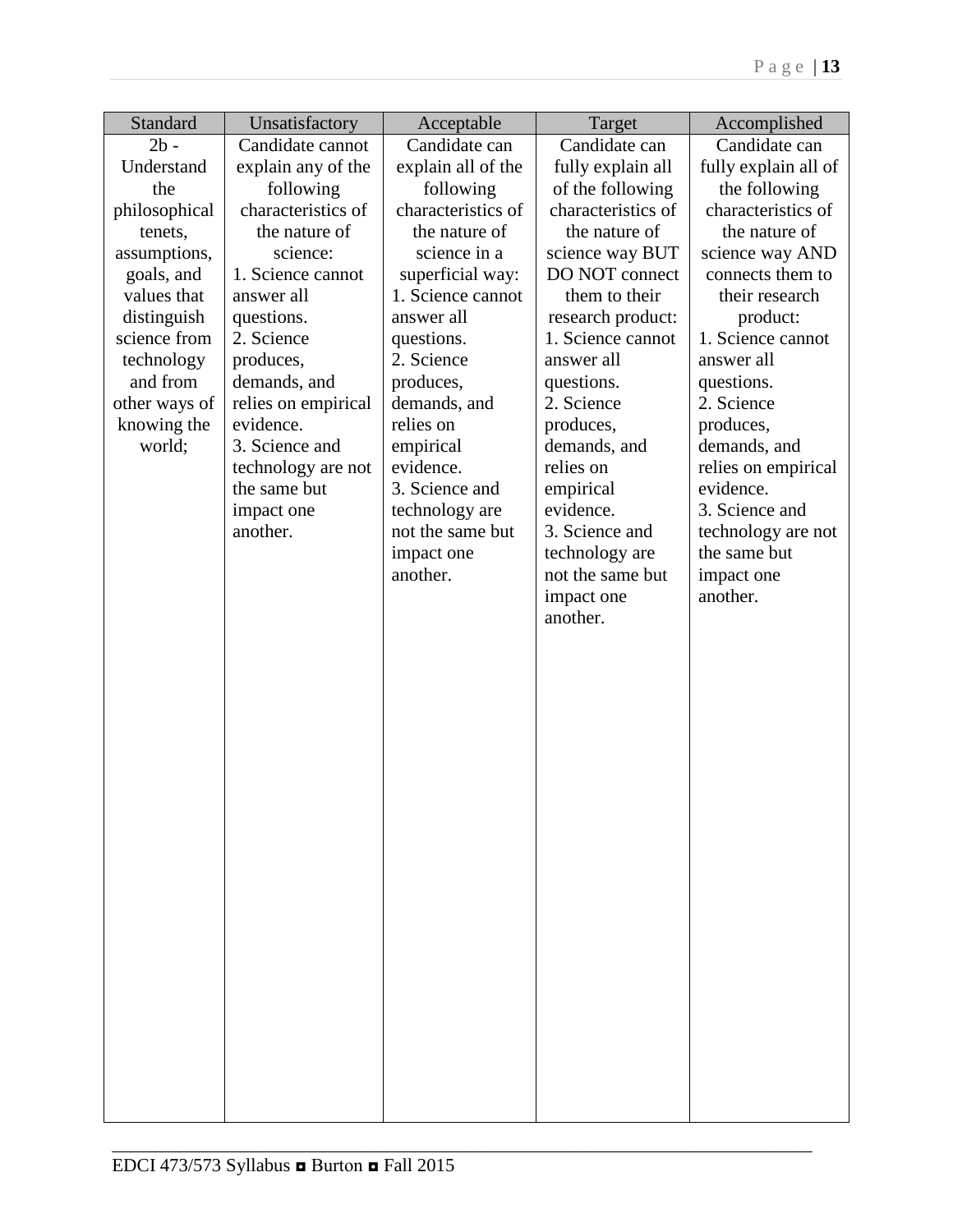| Standard       | Unsatisfactory      | Acceptable                        | Target                        | Accomplished                  |
|----------------|---------------------|-----------------------------------|-------------------------------|-------------------------------|
| $3a -$         | Candidate cannot    | Candidate can                     | Candidate can                 | Candidate can                 |
| Understand     | explain any of the  | explain all of the                | fully explain all             | fully explain all of          |
| the processes, | following           | following                         | of the following              | the following                 |
| tenets, and    | characteristics of  | characteristics of                | characteristics of            | characteristics of            |
| assumptions    | the nature of       | the nature of                     | the nature of                 | the nature of                 |
| of multiple    | science:            | science in a                      | science way BUT               | science way AND               |
| methods of     | 1. Science cannot   | superficial way:                  | DO NOT connect                | connects them to              |
| inquiry        | answer all          | 1. Science cannot                 | them to their                 | their research                |
| leading to     | questions.          | answer all                        | research product:             | product:                      |
| scientific     | 2. Science          | questions.                        | 1. Science cannot             | 1. Science cannot             |
| knowledge;     | employs multiple    | 2. Science                        | answer all                    | answer all                    |
|                | methods and types   | employs multiple                  | questions.                    | questions.                    |
|                | of reasoning that   | methods and                       | 2. Science                    | 2. Science                    |
|                | share many          | types of                          | employs multiple              | employs multiple              |
|                | common factors,     | reasoning that                    | methods and                   | methods and types             |
|                | habits of mind and  | share many                        | types of                      | of reasoning that             |
|                | norms<br>3. Science | common factors,<br>habits of mind | reasoning that                | share many<br>common factors, |
|                | produces,           | and norms                         | share many<br>common factors, | habits of mind and            |
|                | demands, and        | 3. Science                        | habits of mind                |                               |
|                | relies on empirical | produces,                         | and norms                     | norms<br>3. Science           |
|                | evidence.           | demands, and                      | 3. Science                    | produces,                     |
|                | 4. Scientific       | relies on                         | produces,                     | demands, and                  |
|                | knowledge is        | empirical                         | demands, and                  | relies on empirical           |
|                | tentative, durable, | evidence.                         | relies on                     | evidence.                     |
|                | and self-correcting | 4. Scientific                     | empirical                     | 4. Scientific                 |
|                |                     | knowledge is                      | evidence.                     | knowledge is                  |
|                |                     | tentative, durable,               | 4. Scientific                 | tentative, durable,           |
|                |                     | and self-                         | knowledge is                  | and self-correcting           |
|                |                     | correcting                        | tentative, durable,           |                               |
|                |                     |                                   | and self-                     |                               |
|                |                     |                                   | correcting                    |                               |
|                |                     |                                   |                               |                               |
|                |                     |                                   |                               |                               |
|                |                     |                                   |                               |                               |
|                |                     |                                   |                               |                               |
|                |                     |                                   |                               |                               |
|                |                     |                                   |                               |                               |
|                |                     |                                   |                               |                               |
|                |                     |                                   |                               |                               |
|                |                     |                                   |                               |                               |
|                |                     |                                   |                               |                               |
|                |                     |                                   |                               |                               |
|                |                     |                                   |                               |                               |
|                |                     |                                   |                               |                               |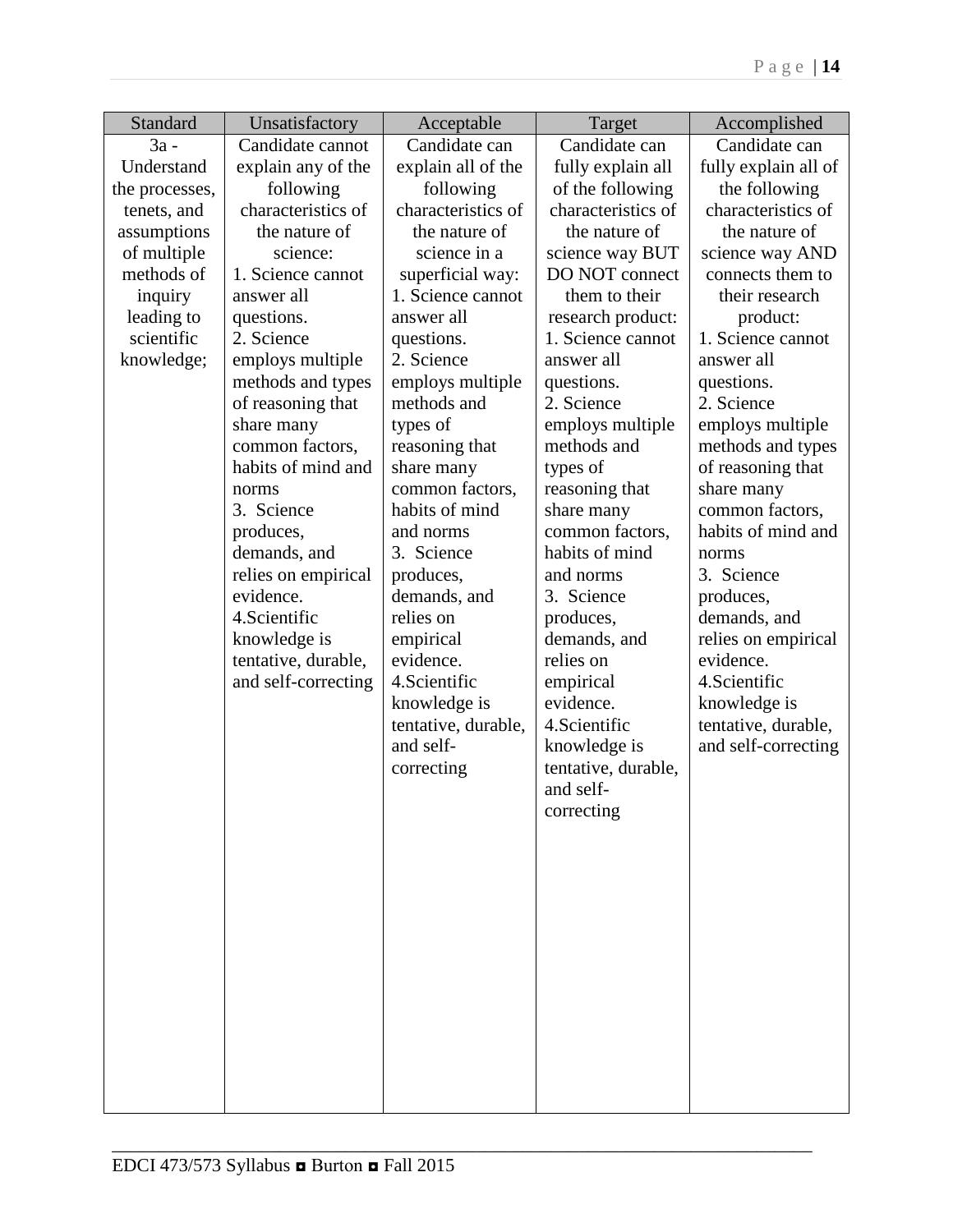| Standard       | Unsatisfactory     | Acceptable         | Target             | Accomplished         |
|----------------|--------------------|--------------------|--------------------|----------------------|
| 4a -           | Candidate cannot   | Candidate can      | Candidate can      | Candidate can        |
| Understand     | explain any of the | explain all of the | fully explain all  | fully explain all of |
| socially       | following          | following          | of the following   | the following        |
| important      | characteristics of | characteristics of | characteristics of | characteristics of   |
| issues related | the nature of      | the nature of      | the nature of      | the nature of        |
| to science     | science:           | science in a       | science way BUT    | science way AND      |
| and            | 1. Science is a    | superficial way:   | DO NOT connect     | connects them to     |
| technology in  | creative endeavor  | 1. Science is a    | them to their      | their research       |
| their field of | 2. Social,         | creative endeavor  | research product:  | product:             |
| licensure, as  | historical and     | 2. Social,         | 1. Science is a    | 1. Science is a      |
| well as        | cultural factors   | historical and     | creative endeavor  | creative endeavor    |
| processes      | play a role in the | cultural factors   | 2. Social,         | 2. Social,           |
| used to        | construction of    | play a role in the | historical and     | historical and       |
| analyze and    | scientific         | construction of    | cultural factors   | cultural factors     |
| make           | knowledge          | scientific         | play a role in the | play a role in the   |
| decisions on   | 3. Science has a   | knowledge          | construction of    | construction of      |
| such issues;   | subjective element | 3. Science has a   | scientific         | scientific           |
|                |                    | subjective         | knowledge          | knowledge            |
|                |                    | element            | 3. Science has a   | 3. Science has a     |
|                |                    |                    | subjective         | subjective element   |
|                |                    |                    | element            |                      |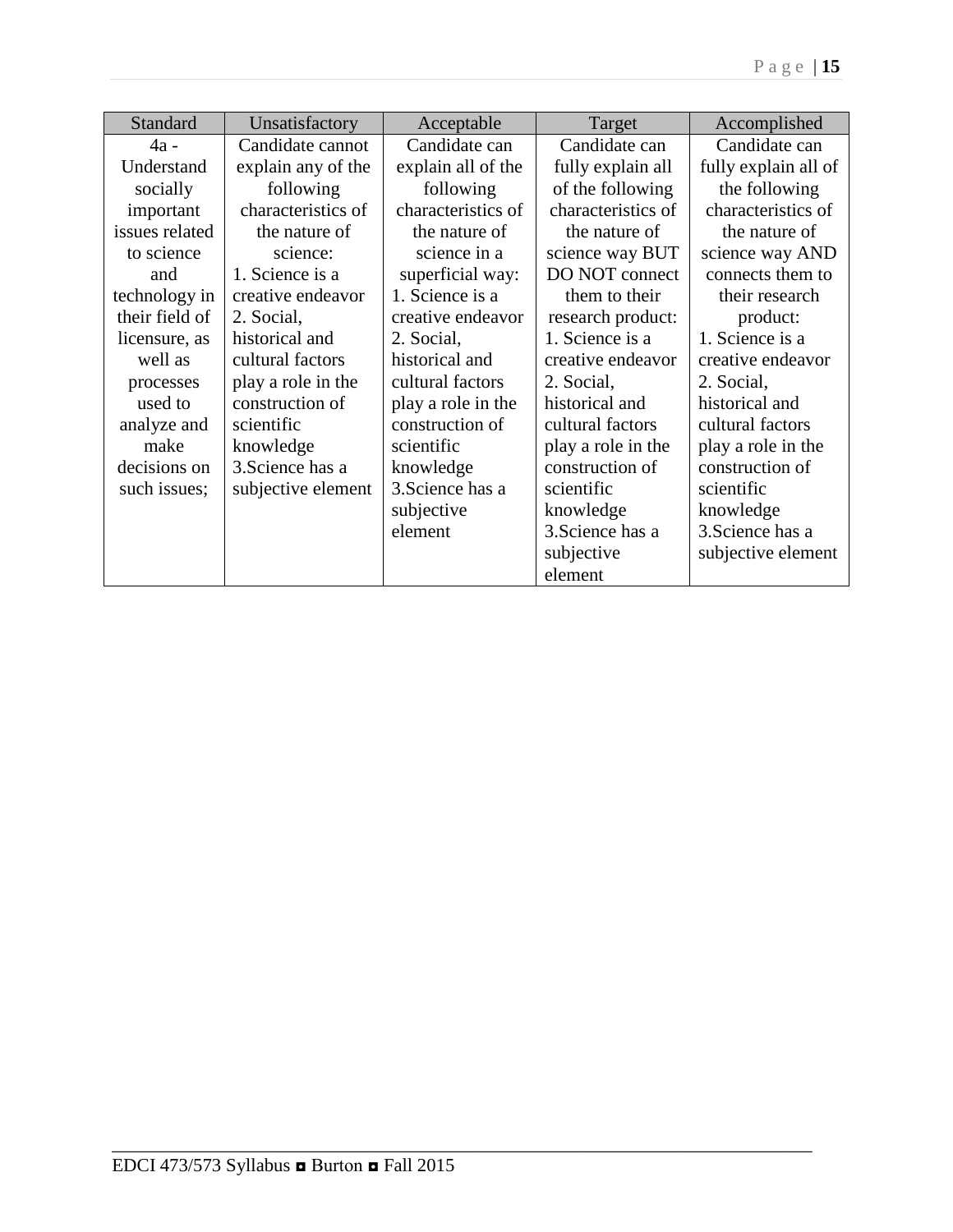#### **PERFORMANCE BASED ASSESSMENT 2** *SAFETY ASSIGNMENT:*

#### Safety Assignment

A **Safety Plan** is necessary for the health and safety of your students and yourself, as well as, for legal reasons. You will design a science safety plan which will include (1) a list of **safety rules/procedures** that ends with a **safety contract** for the parents and students to sign and date (front and back of one page – ready to distribute to students), (2) analyses of science classroom legal cases (which will be given in class), (3) a lesson analysis (provided online) that requires you to look at two labs and analyze it for safety, identifying the major aspects (one lab will be with animals), (4) a safety related assignment that engages students and teaches the importance of safety in the science classroom, and (5) active maintenance of safety equipment in a science classroom (which will be performed in class).

#### **Post the entire assignment on Taskstream.**

**Post the safety lesson/assignment (part 4) onto the discussion board on MyMason – Blackboard site.**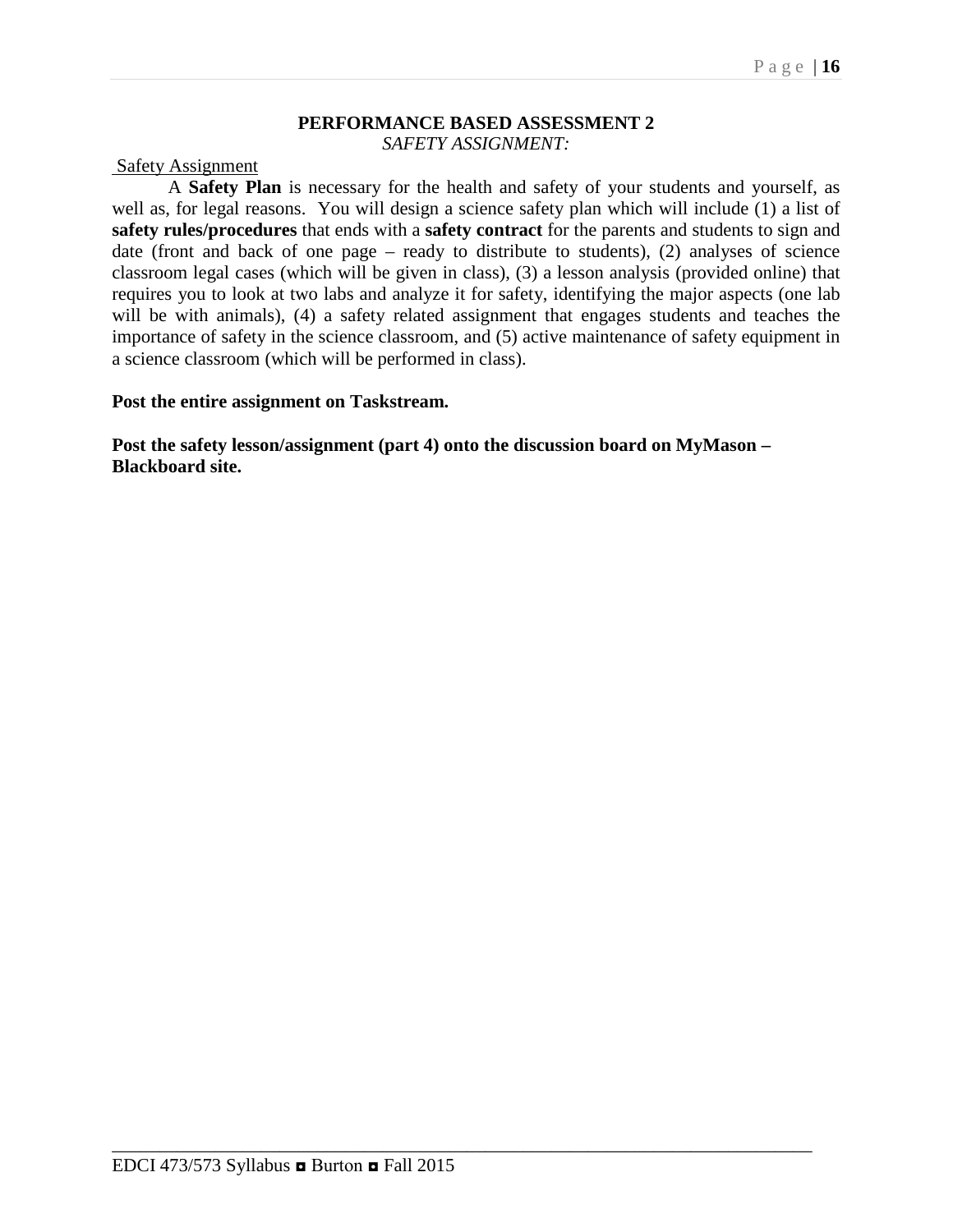| Standard         | Unsatisfactory      | Acceptable          | Target                       | Accomplished        |
|------------------|---------------------|---------------------|------------------------------|---------------------|
| 9a -             | Unable to list the  | Able to list the    | Given a                      | Within self-        |
| Understand       | legal               | legal               | hypothetical lab             | developed lessons   |
| the legal and    | responsibilities as | responsibilities as | activity:                    | and unit:           |
| ethical          | a teacher           | a teacher           | Able to identify             | Consistently        |
| responsibilities | <b>AND</b>          | <b>AND</b>          | the legal                    | identifies the      |
| of science       | Unable to           | Able to describe    | responsibilities of          | legal               |
| teachers for     | describe how to     | how                 | the teacher                  | responsibilities of |
| the welfare of   | address these       | hypothetically      | <b>AND</b>                   | the teacher         |
| their students,  | responsibilities    | address these       | Able to describe             | <b>AND</b>          |
| the proper       |                     | responsibilities    | how to address               | Able to describe    |
| treatment of     |                     |                     | these                        | how to address      |
| animals, and     |                     |                     | responsibilities             | these               |
| the              |                     |                     | within a specific            | responsibilities    |
| maintenance      |                     |                     | lab                          |                     |
| and disposal of  |                     |                     |                              |                     |
| materials        |                     |                     |                              |                     |
|                  |                     |                     |                              |                     |
| Standard         | Unsatisfactory      | Acceptable          | Target                       | Accomplished        |
|                  |                     |                     |                              |                     |
| 9b - Know and    | Unable to list safe | Able list safe      | Given a                      | Within self-        |
| practice safe    | practices           | practices           | hypothetical                 | developed lessons   |
| and proper       | associated with     | associated with     | activity:                    | and unit:           |
| techniques for   | non-living          | non-living          | Able list safe               | Safely prepare,     |
| the              | materials           | materials           | practices                    | store, dispense,    |
| preparation,     |                     | including           | associated with              | and dispose of      |
| storage,         |                     | preparation,        | non-living                   | materials used      |
| dispensing,      |                     | storage, disposal   | materials                    | during science      |
| supervision,     |                     | and supervision     | including                    | instruction         |
| and disposal of  |                     |                     | preparation,                 | <b>AND</b>          |
| all materials    |                     |                     | storage, disposal            | Provide             |
| used in science  |                     |                     | and supervision              | appropriate         |
| instruction      |                     |                     | <b>AND</b>                   | emergency           |
|                  |                     |                     | Able to                      | procedures to       |
|                  |                     |                     | appropriate                  | share with          |
|                  |                     |                     | outline                      | students for the    |
|                  |                     |                     | emergency                    | activity within the |
|                  |                     |                     | procedures for the           | lesson              |
|                  |                     |                     | science lab and<br>classroom |                     |

|  | SAFETY ASSIGNMENT RUBRIC |  |
|--|--------------------------|--|
|--|--------------------------|--|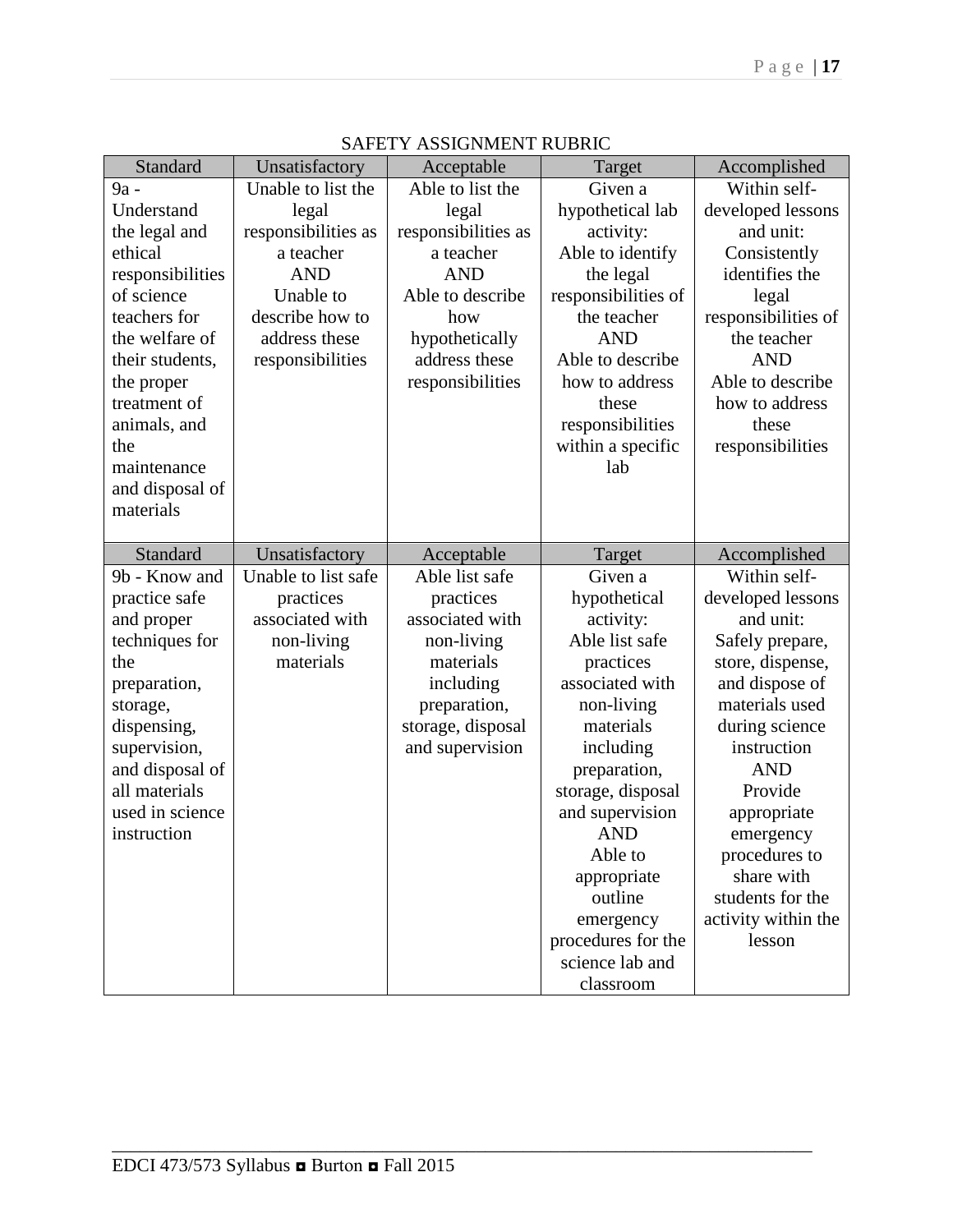| Standard                   | Unsatisfactory                        | Acceptable                           | Target                         | Accomplished                   |
|----------------------------|---------------------------------------|--------------------------------------|--------------------------------|--------------------------------|
| 9c - Know                  | Unable to describe                    | Able describe                        | Given a                        | Within self-                   |
| and follow                 | emergency                             | emergency                            | hypothetical                   | developed lessons              |
| emergency                  | procedures,                           | procedures,                          | activity:                      | and unit:                      |
| procedures,                | explain                               | explain the                          | Able to identify               | Able to articulate             |
| maintain                   | maintenance of                        | maintenance of                       | safety concerns                | to students safety             |
| safety                     | any safety                            | primary safety                       | associated,                    | concerns                       |
| equipment,                 | equipment, or                         | equipment and                        | appropriate                    | associated,                    |
| and ensure                 | determine and                         | determine and                        | emergency                      | appropriate                    |
| safety                     | address safety                        | address safety                       | procedures, and                | emergency                      |
| procedures                 | concerns                              | concerns                             | what safety                    | procedures, and                |
| appropriate                | associated with a                     | associated with a                    | equipment should               | what safety                    |
| for the                    | particular activity                   | particular activity                  | be available and               | equipment should               |
| activities and             |                                       |                                      | how to maintain                | be available                   |
| the abilities              |                                       |                                      | that equipment                 |                                |
| of students                |                                       |                                      |                                |                                |
|                            |                                       |                                      |                                |                                |
| Standard<br>9d - Treat all | Unsatisfactory<br>Unable to list safe | Acceptable<br>Able to list safe      | Target<br>Given a              | Accomplished<br>Within self-   |
|                            |                                       |                                      |                                |                                |
| living                     | and ethical                           | and ethical                          | hypothetical                   | developed lessons<br>and unit: |
| organisms<br>used in the   | practices<br>associated with          | practices<br>associated with         | activity:<br>Able to list safe | Able to articulate             |
| classroom or               |                                       |                                      | and ethical                    | to students safe               |
| found in the               | living organisms                      | living organisms                     |                                | and ethical                    |
| field in a                 |                                       | including humane<br>and ethical      | practices<br>associated with   | practices                      |
| safe,                      |                                       |                                      | living organisms               | associated with                |
| humane, and                |                                       | treatment, safety<br>(both human and | including humane               | living organisms               |
| ethical                    |                                       | of the living                        | and ethical                    | including humane               |
| manner and                 |                                       | organism),                           | treatment, safety              | and ethical                    |
| respect legal              |                                       | husbandry or                         | (both human and                | treatment, safety              |
| restrictions               |                                       | disposal                             | of the living                  | (both human and                |
| on their                   |                                       |                                      | organism),                     | of the living                  |
| collection,                |                                       |                                      | husbandry or                   | organism),                     |
| keeping, and               |                                       |                                      | disposal                       | husbandry or                   |
| use                        |                                       |                                      |                                | disposal                       |
|                            |                                       |                                      |                                |                                |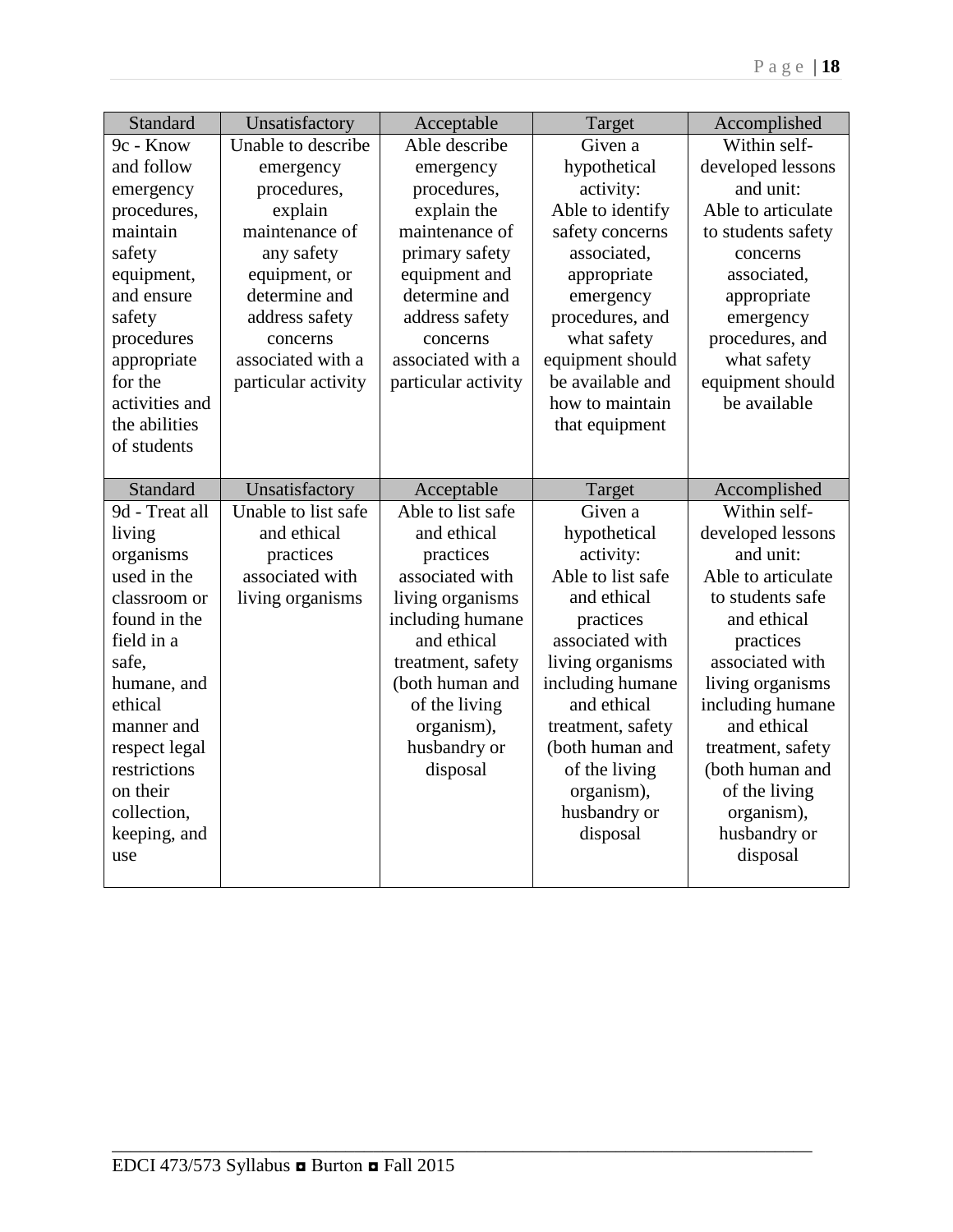## **SUSTAINABILITY AND DISPOSITIONS INFORMATION**

### **Sustainability at GMU**

George Mason University is focusing on making our community "greener" and reducing the impact on the environment. This course will contribute to this effort in the following ways. I hope that you will create other ways to contribute to contribute to this effort.

- Handouts will be available electronically through the Blackboard platform
- All assignments will be submitted through the blackboard on a Wiki site established fir each individual student.
- You should consider reducing waste in your teaching practice (ex: unnecessary paper) and in developing your unit plan
- Incorporate teaching sustainability in the content of your lesson plans (for example, human's role in reducing their impact on the environment.) Think about what the next generation needs to know about "greening".

## **College Expectations and University honor Code**

- Students are expected to exhibit professional behaviors and dispositions at all times. See *Graduate School of Education Dispositions for A Career Educator* section below and follow the instructions.
- Students must adhere to the guidelines of the George Mason University Honor Code [See <http://oai.gmu.edu/honor-code/> ].
	- o Please note the following.
		- o "Plagiarism encompasses the following:
			- 1. Presenting as one's own the words, the work, or the opinions of someone else without proper acknowledgment.
			- 2. Borrowing the sequence of ideas, the arrangement of material, or the pattern of thought of someone else without proper acknowledgment." (from Mason Honor Code online at http://mason.gmu.edu/~montecin/plagiarism.htm)
		- o Paraphrasing involves taking someone else's ideas and putting them in your own words. When you paraphrase, you need to cite the source using APA format.
		- o When material is copied word for word from a source, it is a direct quotation. You must use quotation marks (or block indent the text) and cite the source.
		- o Electronic tools (e.g., SafeAssign) may be used to detect plagiarism if necessary.
		- o Plagiarism and other forms of academic misconduct are treated seriously and may result in disciplinary actions.
- Students must follow the university policy for Responsible Use of Computing [See <http://universitypolicy.gmu.edu/policies/responsible-use-of-computing/>
- Students are responsible for the content of university communications sent to their George Mason University email account and are required to activate their account and check it regularly. **All communication from the university, college, school, and program will be sent to students solely through their Mason email account.**
- The George Mason University Counseling and Psychological Services (CAPS) staff consists of professional counseling and clinical psychologists, social workers, and counselors who offer a wide range of services (e.g., individual and group counseling, workshops and outreach programs) to enhance students' personal experience and academic performance [See<http://caps.gmu.edu/>].
- Students with disabilities who seek accommodations in a course must be registered with the George Mason University Office of Disability Services (ODS) and inform their instructor, in writing, at the beginning of the semester [See<http://ods.gmu.edu/>].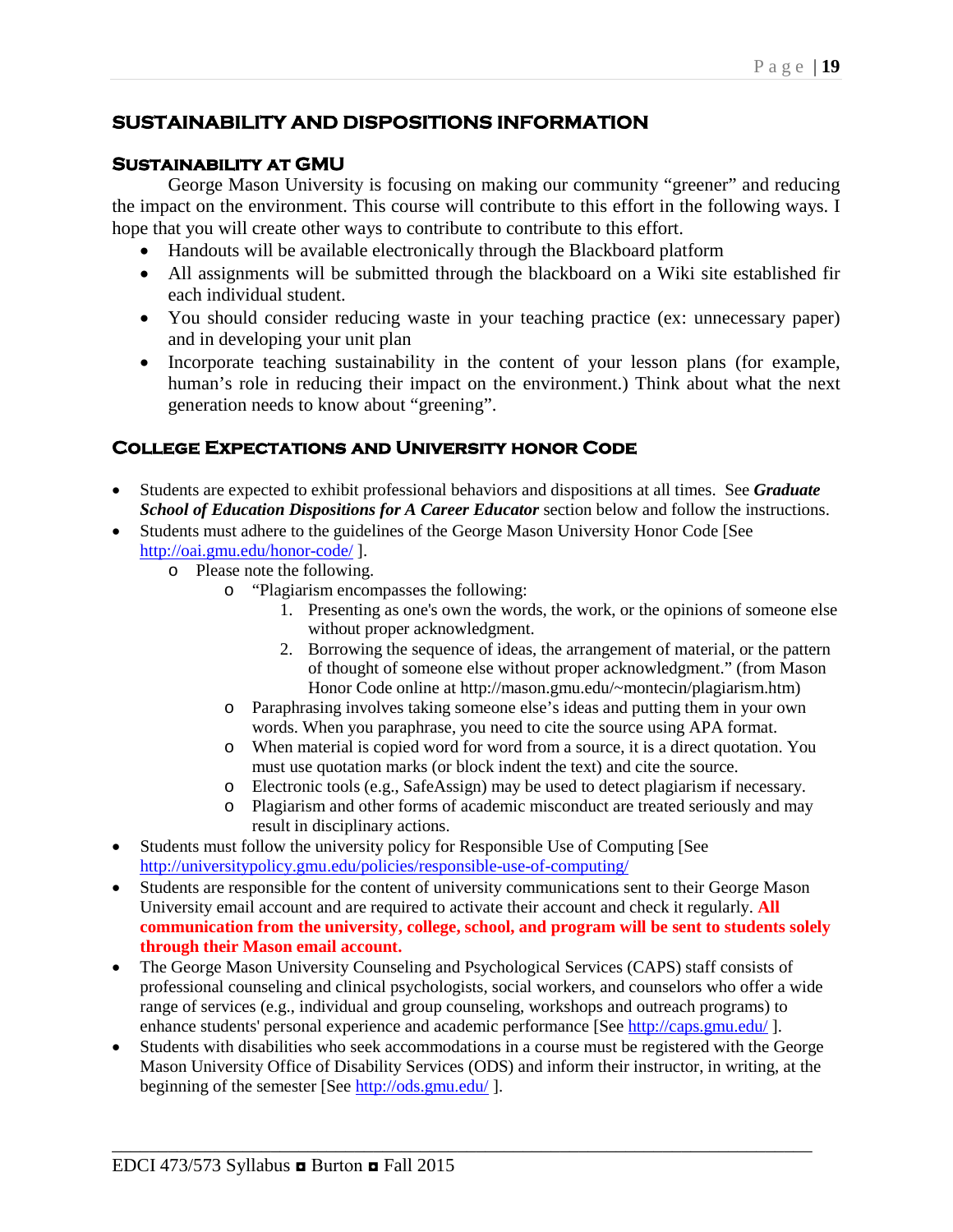- Students must follow the university policy stating that all sound emitting devices shall be turned off during class unless otherwise authorized by the instructor.
- The George Mason University Writing Center staff provides a variety of resources and services (e.g., tutoring, workshops, writing guides, handbooks) intended to support students as they work to construct and share knowledge through writing [See<http://writingcenter.gmu.edu/> ].
- The College of Education & Human Development is committed to collaboration, ethical leadership, innovation, research-based practice, and social justice. Students are expected to adhere to these principles.<http://cehd.gmu.edu/values/>

**For additional information on the College of Education and Human Development, Graduate School of Education, please visit our website [See [http://gse.gmu.edu/\]](http://gse.gmu.edu/).**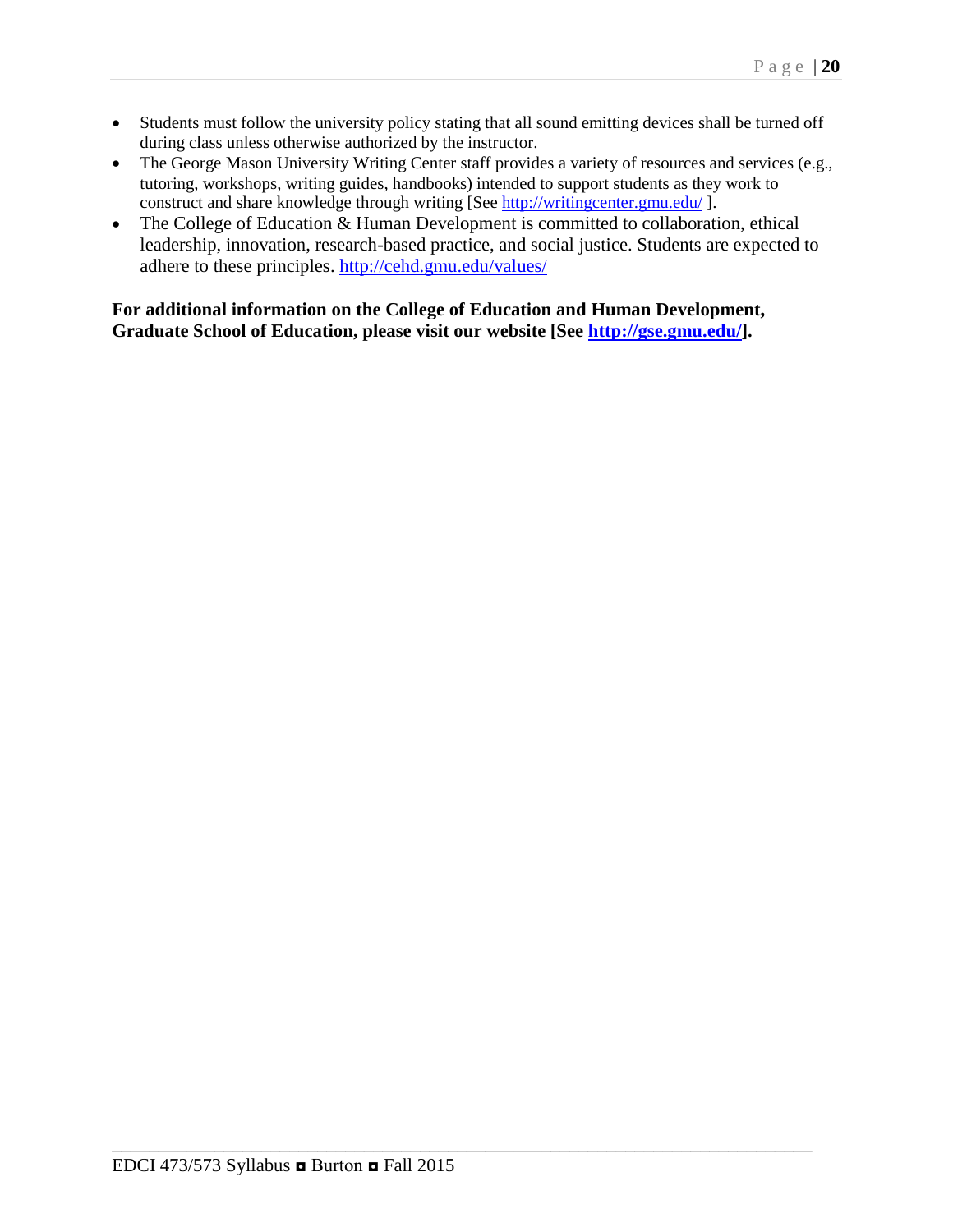## Page | **21**

## **Graduate School of Education Dispositions for A Career Educator**

Students are expected to exhibit professional behavior and dispositions. The Virginia Department of Education and the National Council for Accreditation of Teacher Education promote standards of professional competence and dispositions. Dispositions are values, commitments, and professional ethics that influence behaviors toward students, families, colleagues, and all members of the learning community. The Graduate School of Education expects students, faculty, and staff to exhibit professional dispositions through a:

## **I. Commitment to the profession**

- Promoting exemplary practice
- Excellence in teaching and learning
- **II. Commitment to honoring professional ethical standards**
	- Fairness
	- Honesty
	- Integrity

## **III. Commitment to key elements of professional practice**

- Belief that all individuals have the potential for growth and learning
- Persistence in helping individuals succeed
- High standards
- Safe and supportive learning environments
- Systematic planning
- Intrinsic motivation
- Reciprocal, active learning
- Continuous, integrated assessment

## **IV. Commitment to being a member of a learning community**

- Professional dialogue
- Self-improvement
- Collective improvement
- Reflective practice
- Advancing the profession • Engagement in partnerships
- **Trustworthiness**
- **Confidentiality**
- Respect for colleagues and students
- Critical thinking
- Thoughtful, responsive listening
- Active, supportive interactions
- Technology-supported learning
- Research-based practice
- Respect for diverse talents, abilities, and perspectives
- Authentic and relevant learning
- Responsibility
- Flexibility
- Collaboration
- Continuous, lifelong learning

## **V. Commitment to democratic values and social justice**

- Understanding systemic issues that prevent full participation
- Awareness of practices that sustain unequal treatment or unequal voice
- Advocate for practices that promote equity and access
- Respects the opinion and dignity of others
- Sensitive to community and cultural norms
- Appreciates and integrates multiple perspectives

## **GO TO THE FOLLOWING WEBSITE, DOWNLOAD SIGN AND PROVIDE THE FOLLOWING DOCUMENT AGREEING TO DEMONSTRATE THE ABOVE PROFESSIONAL DISPOSITIONS:**

<http://cehd.gmu.edu/assets/docs/cehd/Dispositions%20for%20a%20Career%20Educator.pdf>